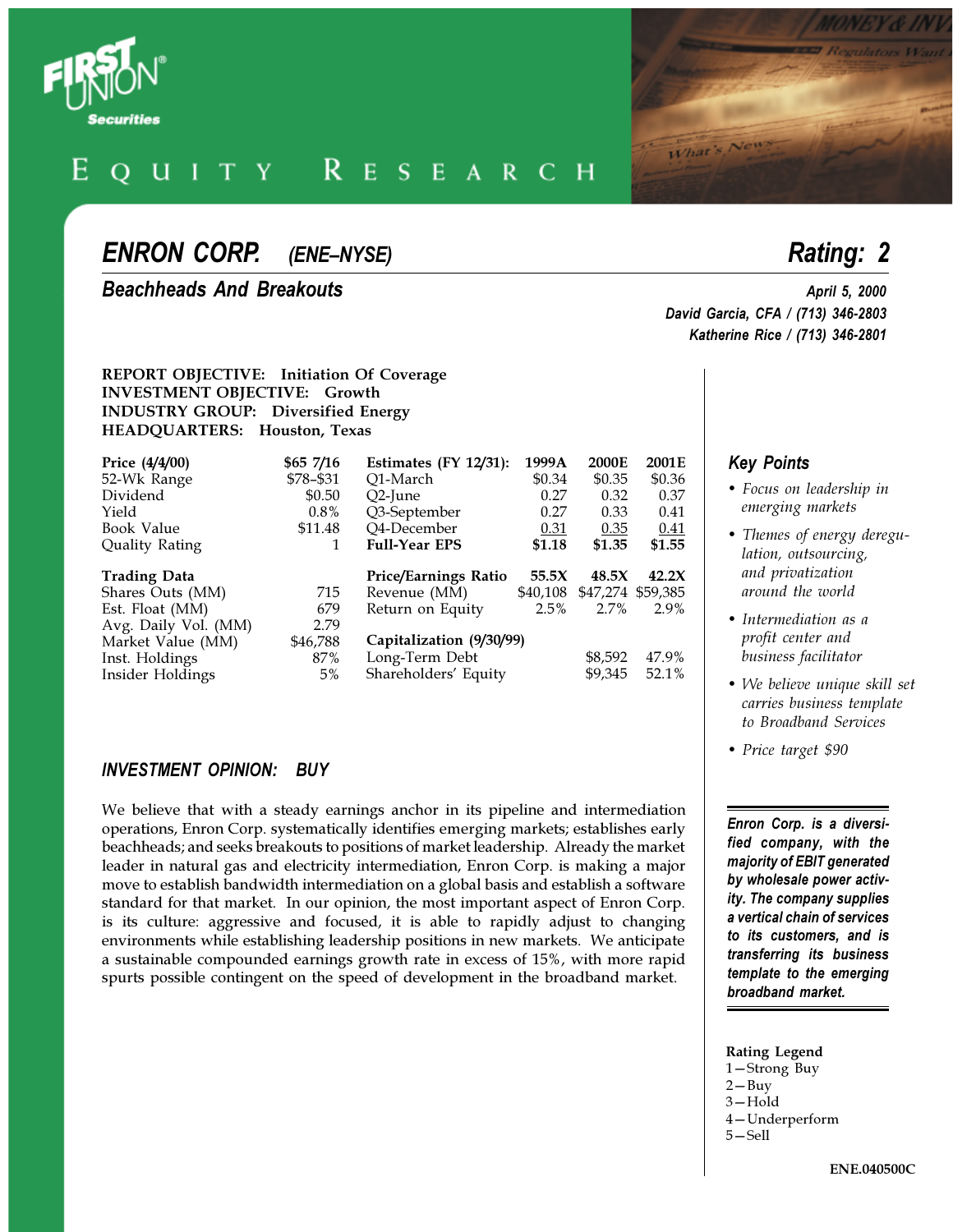

*Source: First Union Securities, Inc.*

# *COMPANY DESCRIPTION*

Enron Corp. was formed in 1985 by the merger of two natural gas transmission pipeline companies. Business operations have expanded to include intermediation, wholesale, and retail energy services, as well as broadband services. On a relatively minor basis, the company has a presence in exploration & production and water management.

Two primary themes run through this diversified company's operations. First, Enron Corp.'s revenue base is migrating away from hard assets to "knowledge-based" assets. As an example of this trend, in August 1999, Enron significantly diminished its exploration and production activities through the sale of its ownership of Enron Oil  $\&$ Gas, an asset-intensive business. In counterpoint, although supported by physical infrastructure, the company's development of a Broadband Services business is accented toward software management of bandwidth.

A second theme is identification of and early presence in emerging market opportunities. Deregulation in U.S. energy markets has been one driving factor. As successful examples, Enron has a leading position in both the natural gas intermediation market (see Table 2) and the electricity intermediation market (see Table 3). Also note the section in this report for the distinction between "intermediation" and "trading." Outsourcing has been another driving factor, with management of various companies' energy needs provided under longterm contracts. Overseas, privatization has been a driving factor, as state-run or sanctioned entities have turned to outside management to improve service and decrease costs.

As an important financial discipline, Enron makes risk-contained withdrawals from ventures that fail to fulfill expectations. The orderly retreat from the California and Pennsylvania residential markets are examples, as regulatory impedance and consumer apathy dampened initial expectations. Enron has tested many new ideas, some of which have not been successful. However, the company does not stubbornly cling to an idea but jettisons further development if conditions warrant.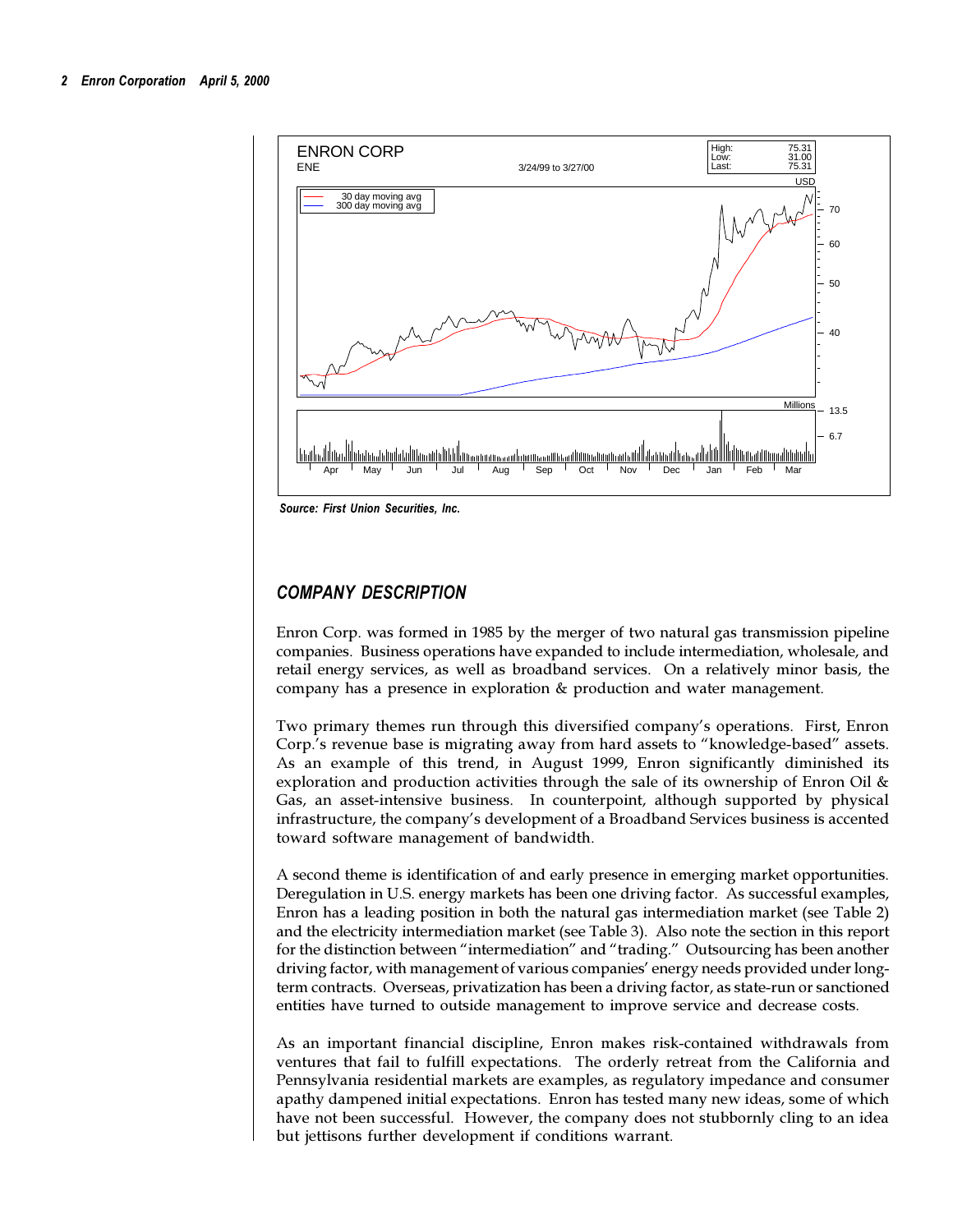# *TRADING VERSUS INTERMEDIATION*

Enron Corp. carefully makes a distinction between the word "trading," which has an implied connotation of market exposure to price fluctuations, and the word "intermediation," which defines the company's participation in making markets in such commodities as natural gas, electricity, and bandwidth. Simplistically, trading can be viewed as bets on commodity price, with gains or losses occurring depending on the accuracy of such bets.

However, Enron Corp.'s primary goal is to facilitate a convenient, liquid market. The company has strict limits, set by the board of directors, as to how much capital may be exposed. Ideally, for every long commitment, the company establishes an offsetting short position, resulting in zero capital exposure. On net, Enron Corp. typically has only 1% to 3% of its total positions unhedged.

Rather than profiting from being on the "right" side of commodity price swings, in establishing offsetting positions the company realizes a small spread, nominally 4% of the total transaction value. Hence, volume is the profitability driver, making Enron Corp.'s intermediation activity largely independent of direction or magnitude of commodity price swings.

# *CORPORATE STRATEGY*

#### *Emerging Markets*

Strategically, Enron Corp. seeks to leapfrog stages of emerging market development, using organization and capital to seize a leading position early and extend profitability by using efficiencies of scale instead of price warfare as a competitive tool. In deregulating markets, such as North American and European power markets, Enron has dedicated significant efforts to understanding issues and legislative timetables. The company will actively lobby for terms and conditions to optimize chances of success.

Markets may be profiled in life-cycle terms. In the initial phase, emerging markets often have low barriers to entry and numerous would-be "companies of the future." As the emerging market becomes more defined, volumes are still relatively low but profit margins remain high enough to support embryonic players. As the emerging market begins to mature, volumes increase but price competition becomes a competitive tool and profit margins tend to decline. Less-efficient players are forced out. In an early maturity stage for a market, margins have tended to stabilize and market share, with attendant economies of scale, becomes the dominant element for success.

By jumping to a leading market share position early in the game, Enron seeks to capture above-average profitability for an extended period. Over a longer run, as the market settles into maturity, it becomes a cash cow, with capital available to direct into what is perceived to be new opportunity.

The company is conscious of brand-name recognition. In addition to corporate advertising, it has purchased the rights to have the new Houston Astros professional baseball team stadium, named "Enron Field." Broadcasts of the games give attendant radio and TV exposure.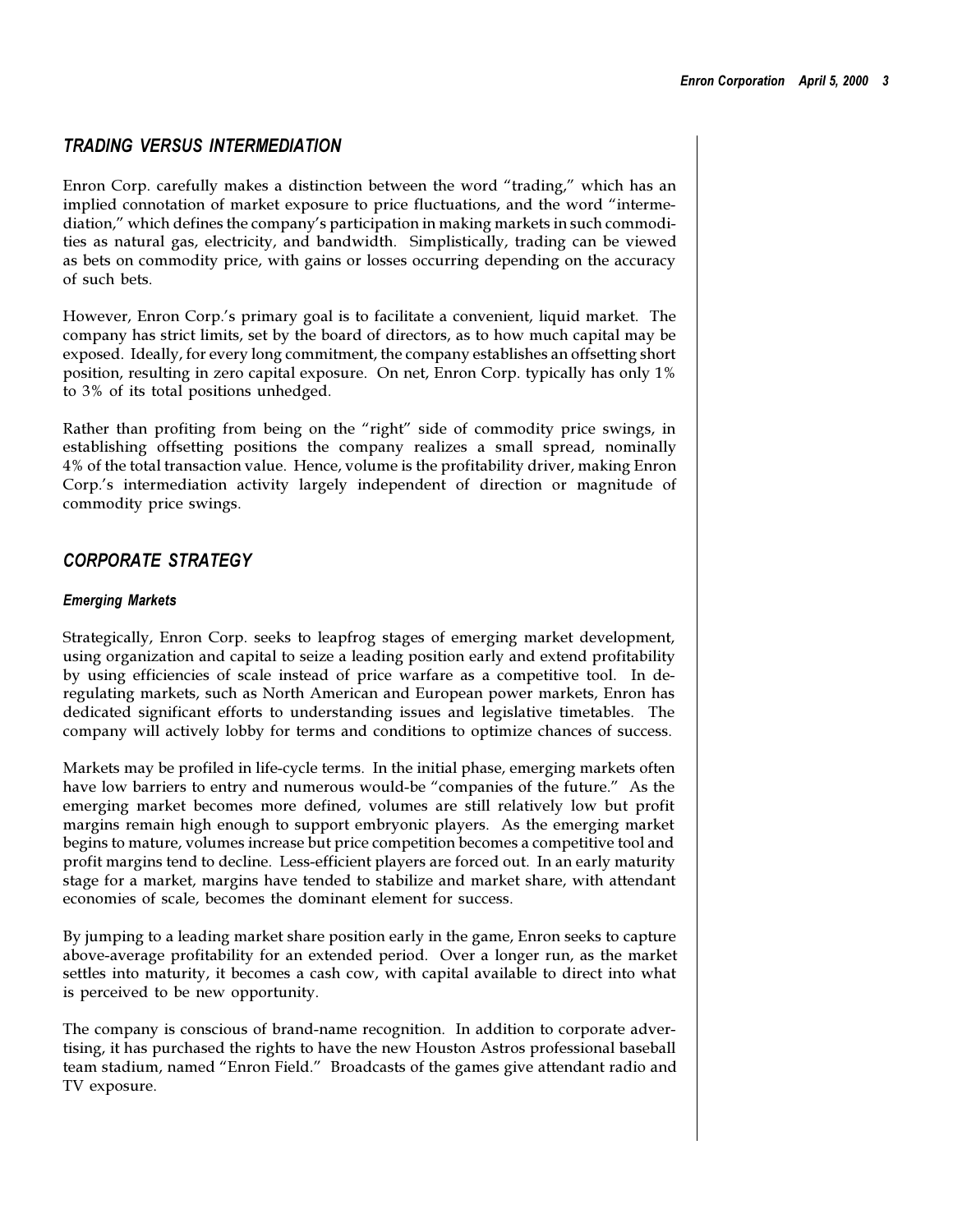#### *Fluidity*

To adjust to changes in the market place, Enron Corp periodically undergoes organizational changes. Business elements are renamed and reshuffled, with successful ventures emphasized and less successful ones quietly faded. In a single word, Enron Corp. can be characterized as "fluid," with a highly disciplined approach to identifying opportunity and marshalling appropriate resources for establishing leading positions in emerging markets.

# *BUSINESSES*

Several businesses comprise Enron Corp.'s operations: Transportation and Distribution, Wholesale Energy Operations and Services, Retail Energy Services, and Broadband Services. Exploration and production operations are included with the Wholesale segment, and interests in water management are included in Corporate and other.



In 1999, Enron Corp.'s wholesale operations accounted for 66% of earnings before interest and taxes (EBIT). This business manages a large portfolio of global energy investments. Conceptually, international operations are further subdivided into developed economies, such as Western Europe, and developing economies, such as Latin America. Enron Wholesale Operations and Services markets natural gas and electricity, offers energyrelated risk management services, builds and operates energy infrastructure, and develops natural gas and crude oil properties in India and China.

Through Enron Corp.'s retail energy operations, the company provides energy outsourcing services to commercial and industrial businesses under its subsidiary Enron Energy Services. Enron Corp. initiated its retail energy services at the beginning of 1997, and it achieved profitability on schedule with projections in Q499. The infrastructure of Enron Energy Services is essentially in place, the business has achieved profitability, and incremental contracts should accelerate contributions to corporate profitability. Enron secured \$3.8 billion in contract value in 1998 and \$8.5 billion in contract value in 1999.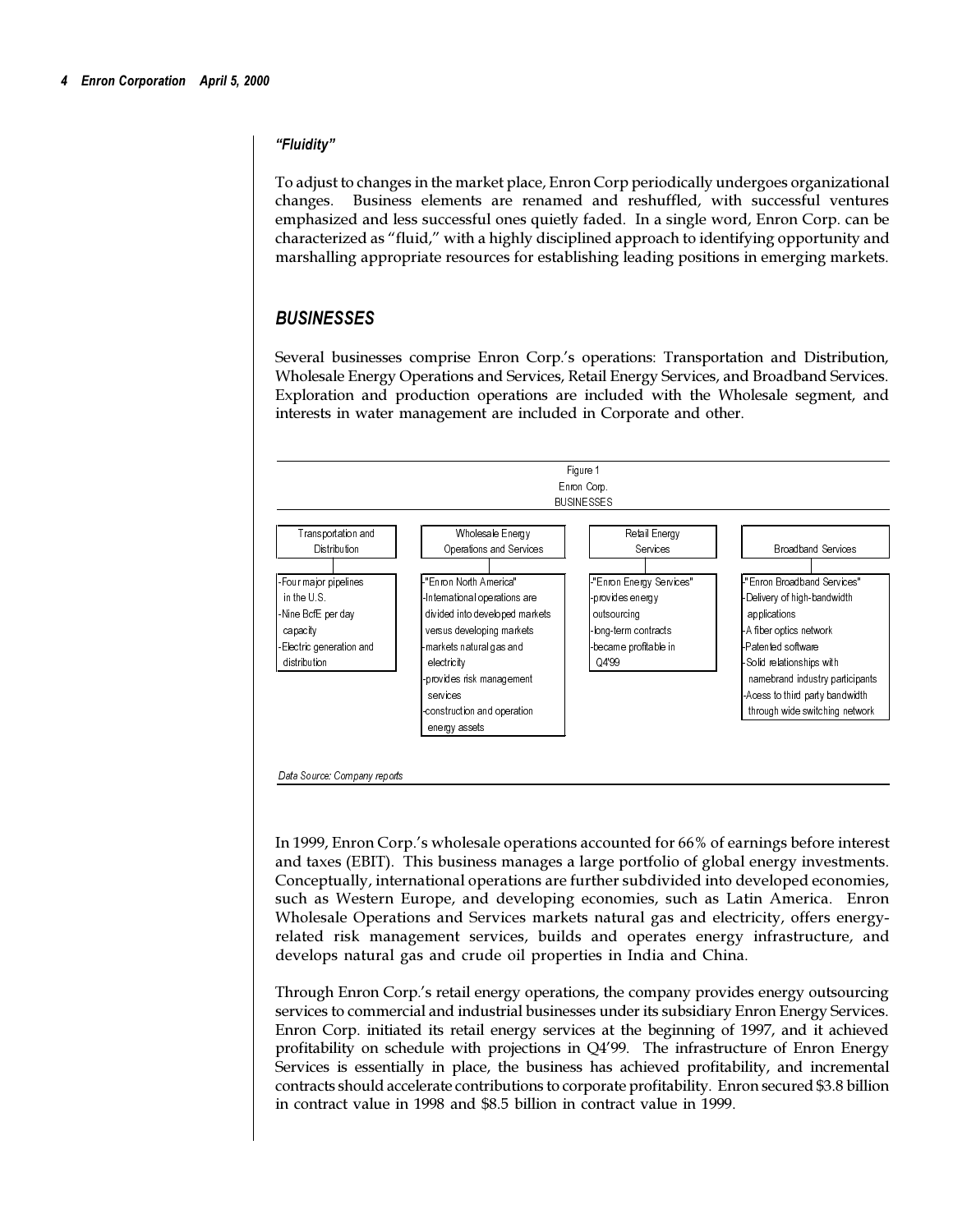Under the Transportation and Distribution group, Enron Corp. operates four major interstate natural gas pipelines in the United States and provides electric utility services in the Northwest through Portland General. On November 11, 1999, Enron Corp. announced the sale of its Portland General subsidiary to **Sierra Pacific Resources** (SRP NYSE- $$12\frac{3}{8}$  for a total of \$3.1 billion (\$2.1 billion in cash and \$1.0 in debt). The close of the sale is contingent upon regulatory approval and is expected to occur in late 2000. For the year ended 1999, the Transportation and Distribution group accounted for approximately 34% of EBIT.

Enron Corp. has a presence in development of water asset management through a 34.3% ownership of Azurix (AZX-NYSE-\$7 1/16), a global water company.

Enron Corp.'s latest undertaking is the development of a Broadband Services business. "Enron Broadband Services" will offer two types of services: bandwidth intermediation and content delivery services. In general, Enron Broadband Services will deliver high bandwidth information and applications over a nationwide network using patented software, InterAgent®. In early December 1999, Enron Broadband Services executed its first bandwidth trade.



### *FINANCES*

Enron Corp. announced a two-for-one stock split of its common shares effective August 13, 1999, bringing total common basic shares outstanding to approximately 714 million and fully diluted shares to approximately 781 million. The company pays an annual dividend of \$0.50 on its common shares.

Enron Corp. has two series of preferred convertible shares outstanding. As of Q499, there were 1.546 million preferred shares outstanding in aggregate.

In September 1999, Enron issued 0.250 million shares of 6.5% Junior Mandatorily Convertible Preferred stock. Each share is mandatorily convertible into 200 shares of Enron common stock on January 14, 2003. Additionally, Enron has 1.296 million shares outstanding of Series J Second Preferred stock. Each share may be converted into common stock any time at the option of the shareholder into 27.304 common shares. The convertible preferred stock pays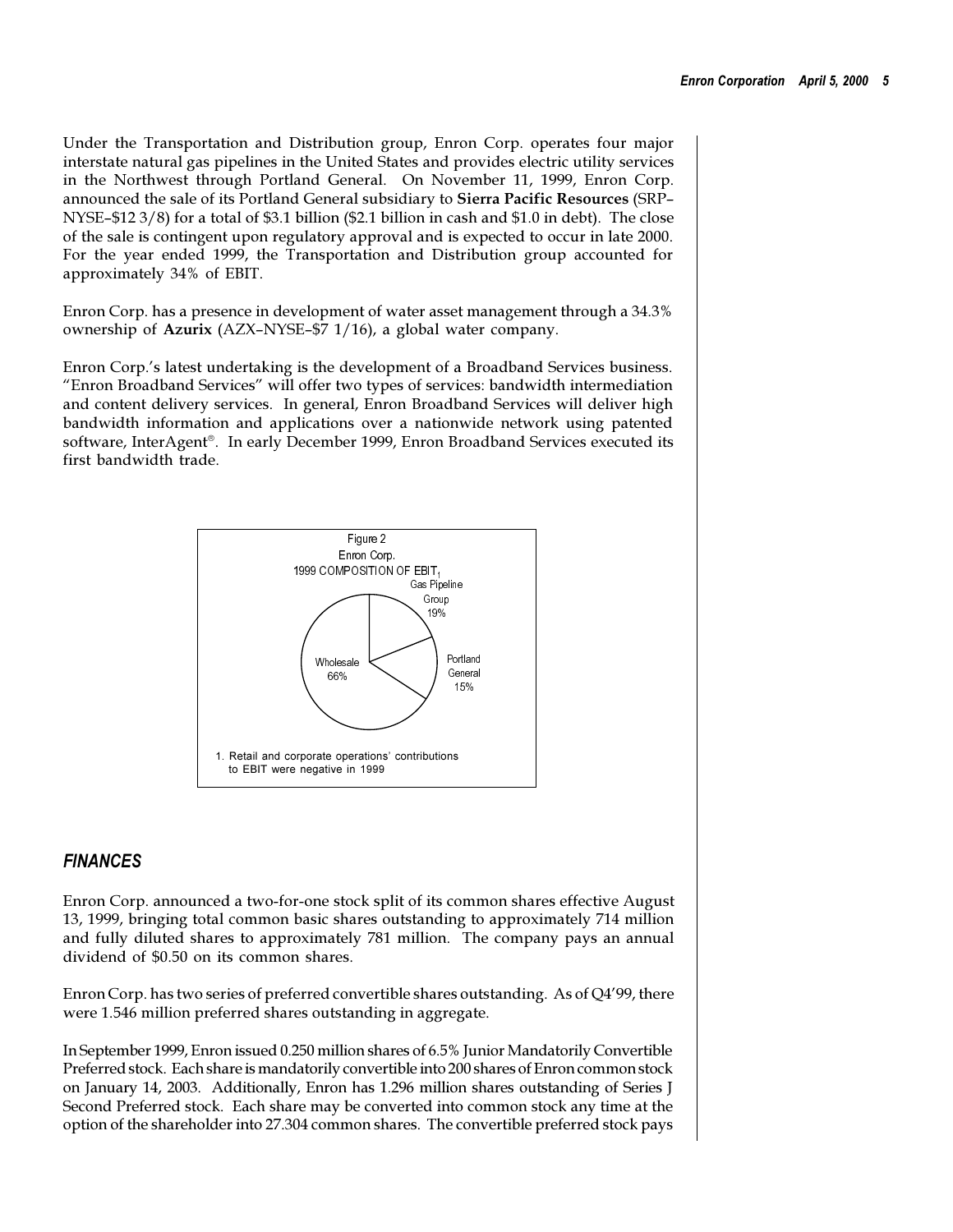an annual dividend at an amount equal to the higher of \$10.50 per share or the equivalent dividend payable if the shares were converted. The convertible preferred stock is currently subject to redemption at Enron Corp.'s option for \$100 per share plus accrued dividends.

In August 1999, Enron Corp. announced the sale of its 53% ownership in **Enron Oil & Gas** (now named EOG Resources [EOG-NYSE-\$22 11/16, Rated 1]). Proceeds from the transaction included \$600 million in cash received from Enron Oil & Gas and \$400 million from sale of EOG shares, bringing total proceeds of approximately \$1.0 billion.

| Table 1                              |         |
|--------------------------------------|---------|
| Enron Corp.                          |         |
| CONDENSED BALANCE SHEET - 12/31/99   |         |
| (\$ in millions)                     |         |
| Current assets                       | \$7,255 |
| Investments and other                | 15,445  |
| Net PP&F                             | 10,681  |
| Current liabilities                  | \$6,759 |
| Long-term debt                       | 7,151   |
| Deferred credits                     | 6,471   |
| Minority interests                   | 2,430   |
| Preferred securities of subsidiaries | 1,000   |
| Shareholders' equity                 | 9,570   |
| Source: Company reports              |         |

At the close of the fourth quarter of 1999, long-term debt to total capitalization was 42.8%. Enron Corp. had interest coverage for the fourth quarter of 1999, expressed as the ratio of earnings before interest and taxes (EBIT) to interest, of 4.0x. The companys debt is rated BBB+ by Standard & Poor's.

# *CORPORATE CULTURE*

Enron's environment encourages bright, ambitious, competitive people. Current employment is approximately 17,900 people. By maintaining a high level of standards for its employees, a corporate culture has developed that rewards achievement and promotes excellence. Mindset might be described as "identify and conquer."

In recruiting, Enron Corp. seeks highly motivated and competitive candidates, typically from well-regarded business schools. Under a management-trainee program, Enron rotates its employees among various departments within the company for two years. The maximum amount of time a participant will spend in one division of the company is six months. This approach constantly challenges employees, eliminates tedium, and exposes business divisions to fresh perspectives.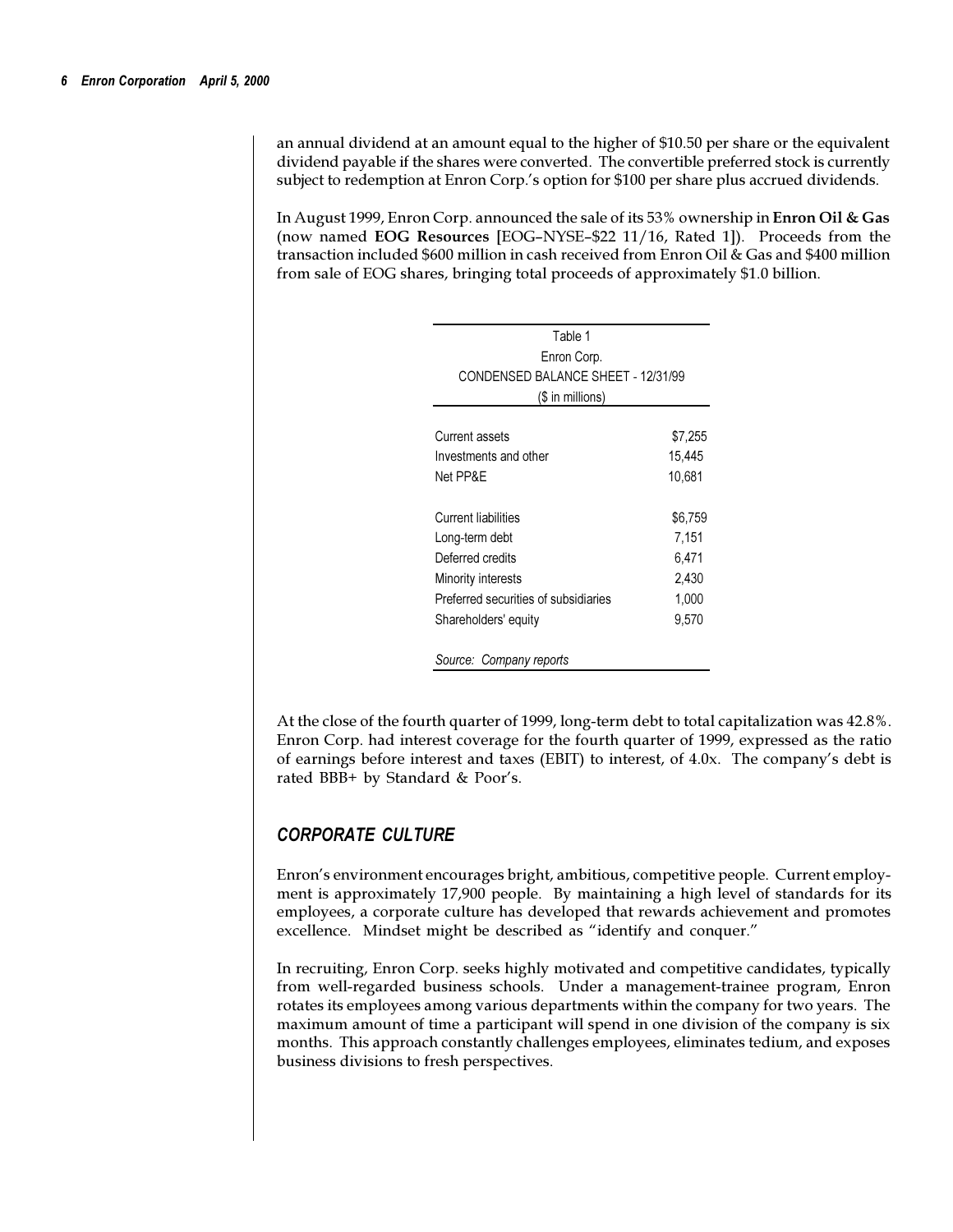# *WHOLESALE ENERGY OPERATIONS*

The company divides its operations into two categories: (1) commodity sales and services, and (2) energy assets and investments. In 1999, Wholesale operations contributed  $66\%$  to Enron's overall EBIT. Wholesale operations typically have about a  $4\%$ operating margin, making up for this relatively anemic number through an enormous volume of transactions.

*Commodity Sales And Services.* Commodity sales and services includes the purchase, sale, and marketing of energy commodities, risk management services, and management of operating assets. Providing a vertical chain of services for its clients, Enron makes a market in natural gas and electricity and acts as a principal in these markets. The company offers a variety of financial derivative products, suitable for client use. On an outsource basis, the company can manage client energy assets.

Enron Corp. has a market-leading position in both natural gas and electricity intermediation. See Tables 2 and 3.

|                                      | Table 2                                              |                 |
|--------------------------------------|------------------------------------------------------|-----------------|
|                                      | Enron Corp.                                          |                 |
|                                      | TOP 10 NORTH AMERICAN GAS MARKETERS                  |                 |
|                                      | (in billion cubic feet per day equivalent)           |                 |
|                                      |                                                      |                 |
| 1                                    | Enron North America                                  | 13.4            |
| 2                                    | Duke Energy Trading                                  | 10.5            |
| 3                                    | Aquila Energy                                        | 10 <sub>4</sub> |
| 4                                    | Coral Energy                                         | 98              |
| 5                                    | PG&E                                                 | 92              |
| 6                                    | Dynegy                                               | 8.8             |
| $\overline{7}$                       | <b>Reliant Energy</b>                                | 79              |
| 8                                    | Sempra Energy                                        | 69              |
| 9                                    | El Paso Energy Marketing                             | 6.7             |
| 10                                   | <b>TransCanada</b>                                   | 6.6             |
|                                      |                                                      |                 |
|                                      | Table 3                                              |                 |
|                                      |                                                      |                 |
|                                      | Enron Corp.<br>TOP 10 NORTH AMERICAN POWER MARKETERS |                 |
|                                      | (in million megawatt hours)                          |                 |
|                                      |                                                      |                 |
|                                      | Enron North America                                  | 380.5           |
|                                      | American Electric Power                              | 306.6           |
|                                      | Aquila Power                                         | 236.6<br>217.7  |
|                                      | Southern Co. Energy                                  | 204.1           |
|                                      | PG&E Energy Trading                                  | 135.1           |
|                                      | Avista Energy<br>Duke Energy Trading                 | 109.6           |
| 1<br>2<br>3<br>4<br>5<br>6<br>7<br>7 | <b>Reliant Energy</b>                                | 109.6           |
| 9                                    | PacifiCorp Power Marketing                           | 98.0            |
| 10                                   | Citizens Power                                       | 933             |

Source: Natural Gas Week, March 6, 2000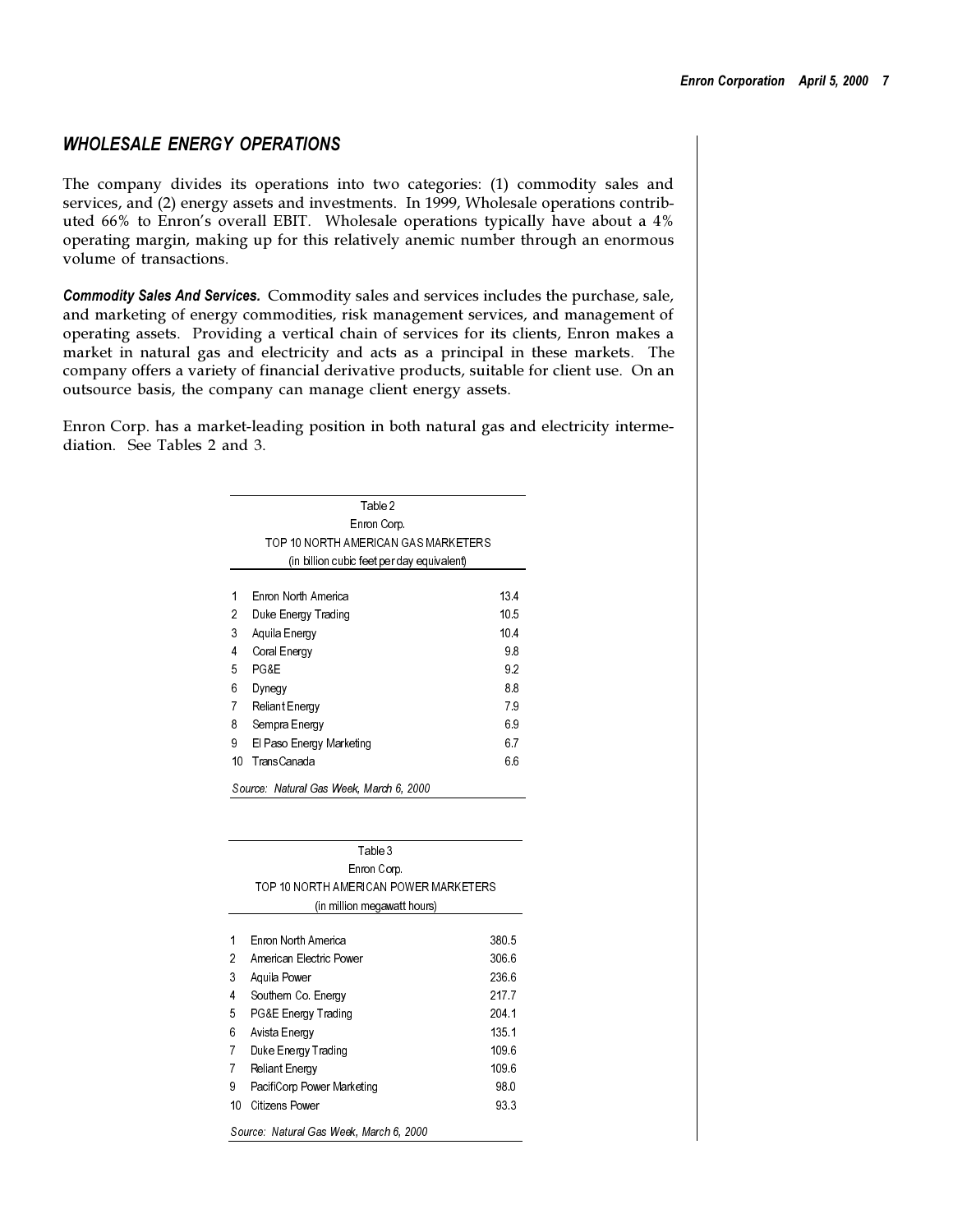In our opinion, further gains in natural gas intermediation will tend to come from increases in market share. While Enron Corp. can probably gain market share in electricity, the primary growth factor is continuing expansion of the overall market.

#### *EnronOnline*

On November 29, 1999, Enron launched EnronOnline, a global Internet-based transaction system for wholesale energy and other commodities. At the website, www.enrononline.com, customers can view commodity prices in real time and make transactions free of commission for worldwide commodities. The array of commodities includes U.S., Canadian, and European natural gas; U.S. and European power; coal; plastics; pulp and paper; emissions; LPGs; petrochemicals; oil and refined products; and weather. EnronOnline does not match buyers with sellers but instead acts as a principal. The number of transactions executed has grown exponentially since it was brought online. Enron's leading intent behind the implementation of EnronOnline is to extend its existing business and participate in e-commerce. The initial capital requirement was \$15 million for start-up costs. Scalability will require more servers and personnel.

Assets And Investments. Enron Corp.'s strategy has been to make low-risk investments in countries with emerging market opportunities. Assets and investments include power plants and natural gas pipelines, and equity investments the company has made in energy intensive companies. Typically, financing is done on a project basis through an entity such as the World Bank, which offers insurance against political risk. A typical financial arrangement would be project financing, with 70% debt and 30% equity. Of the equity portion, Enron Corp. might typically hold half, for a net equity interest of 15%.

Enron separates its wholesale opportunities into those it considers **developed** markets and those it considers **developing** markets. The developed markets include Enron North America, formerly Enron Capital & Trade, and Enron Europe. The developing markets are divided geographically, and they include Asia Pacific, Latin America, and India, which are in various stages of development. Enron's ultimate goal is to replicate its North American and European business models in developing markets. Sample project involvements are listed in following paragraphs; the projects described are only a portion of Enron Corp.'s overall portfolio.

*India.* Enron Corp., along with its 50% owned subsidiary, Dabhol Power Company; Bechtel; and General Electric Company (GE-NYSE-\$154), is developing phase two of an electricity generating power plant in the State of Maharashtra, India, with a total combined cycle power plant of 1,624-megawatts. Gross cost of the Dabhol power plant will be approximately \$2.9 billion.

*Brazil.*Enron has a controlling interest in Elektro Electricidade e Servicos, a local distribution company for electricity that serves 1.5 million customers in the coastal state of Sao Paulo, Brazil. Enron is also constructing a 425-megawatt gas-fired power plant in Cuiaba, a city in the interior of Brazil. A spur from the 1,875-mile Bolivia/Brazil natural gas pipeline will supply natural gas to the plant.

*Poland.* ENS, a wholly owned subsidiary of Enron Corp., is currently constructing a 116-megawatt capacity plant in Poland. The facility will complement a power purchase agreement signed with the Polish Power Grid Company in April 1997 to supply the city of Nowa Sarzyna with steam.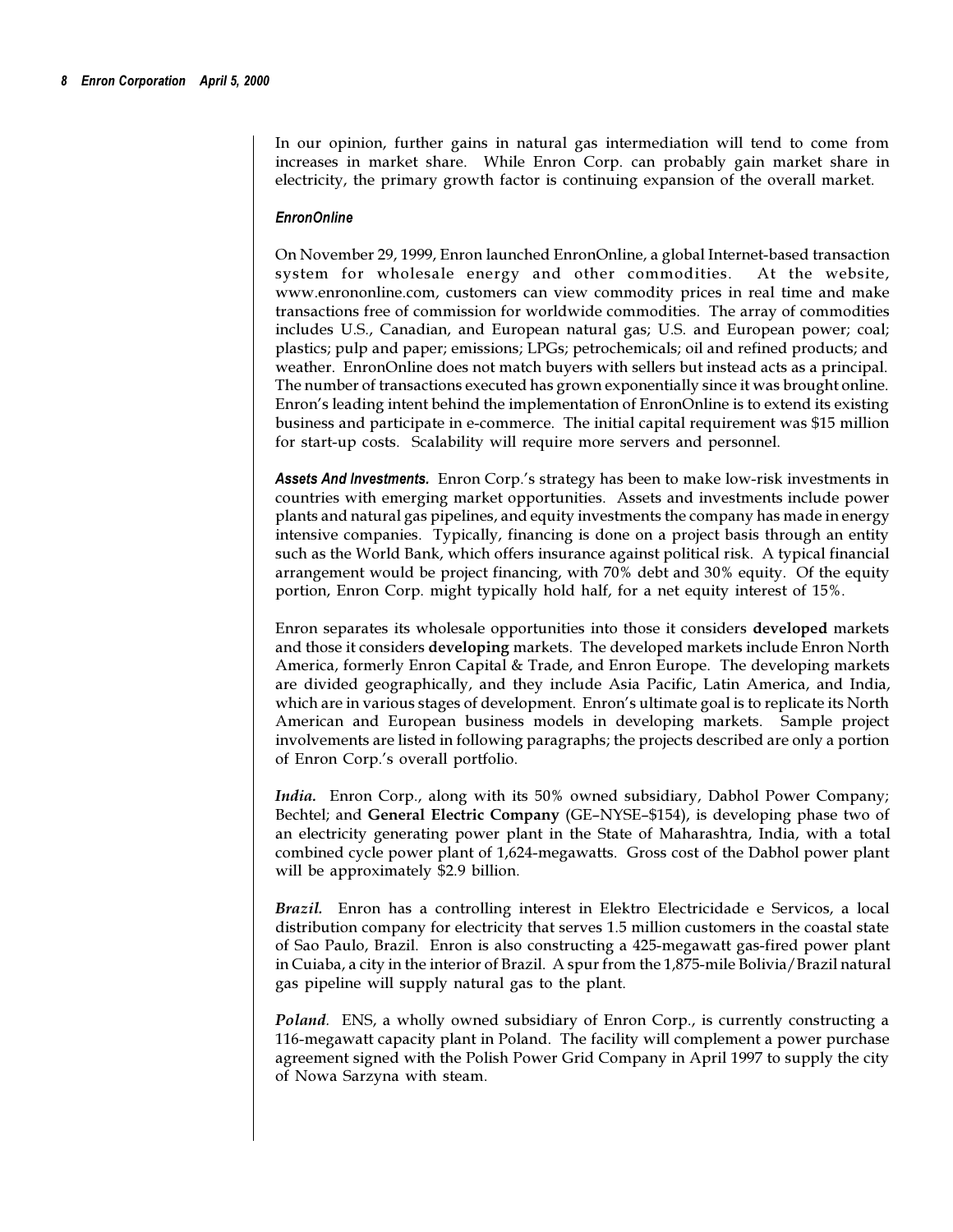**Exploration And Production.** Effective August 16, 1999, Enron Corp. sold its 53% ownership of Enron Oil & Gas (now called EOG Resources). In the corporate divorce, Enron Corp. maintained its production from the Panna and Mutka fields offshore India. Net to Enron Corp., recent production was about 5,500 barrels of oil per day and 70 million cubic feet of natural gas per day.

India is undergoing a program of privatization, looking to outside operators as an alternative to the state-owned oil company. Accelerated development of natural gas reserves provides physical assets for Enron to potentially develop a wholesale market, and such production could potentially be synergistic for the electrical power plants being constructed in Dabhol.

The company has a 1.8 million non-producing acreage concession in China. Two challenges are present: cost-effectively drilling and completing wells in tight sands, and developing infrastructure for natural gas should development proceed. The timeline will probably be measured in years, but in line with Enron's corporate philosophy, the early presence provides a foothold in what could potentially be a huge market.

# *RETAIL ENERGY SERVICES*

Enron Energy Services provides energy outsource products and services to industrial and commercial customers. Enron Corp. entered the retail energy services business in 1997 and achieved profitability in Q499. The infrastructure for Enron Energy Services is essentially in place, and over a dozen long-term contracts have been signed. Above the breakeven point, incremental contracts should accelerate profitability for the segment.

Outsourcing has become an effective financial tool as it relieves client companies of support functions such as energy management and allows them to focus on value-added activity. The energy contracts Enron Energy Services has established vary in length, value, and the type of service offered. Different types of services include the supply of natural gas and electricity; design and implementation of energy infrastructure projects; commodity price risk management; upgrading and replacing energy equipment; review of existing energy contracts; maintenance of energy conversion assets; services for heating, ventilation, and air conditioning; installation of meters; and analysis of energy consumption. Listed below are examples of contracts Enron has signed in the last two years.

|                |                                                               | Table 4       |            |             |  |  |
|----------------|---------------------------------------------------------------|---------------|------------|-------------|--|--|
|                | Enron Corp.                                                   |               |            |             |  |  |
|                | ENRON ENERGY SERVICES LONG TERM CONTRACTS SIGNED IN 1998-1999 |               |            |             |  |  |
|                |                                                               | Contract      |            |             |  |  |
|                | Company                                                       | Value         | Length     | Date Signed |  |  |
| 1              | Simon Property Group                                          | \$1.5 billion | 10 years   | Oct-99      |  |  |
| $\overline{2}$ | Owens Corning                                                 | \$1.0 billion | 10 years   | Sep-99      |  |  |
| 3              | Suiza Foods Corporation                                       | not public    | 10 years   | Jul-99      |  |  |
| 4              | Houston Astros                                                | not public    | 30 years   | Apr-99      |  |  |
| 5              | Ocean Spray Cranberries, Inc.                                 | \$116 million | 10 years   | Mar-99      |  |  |
| 6              | Archdiocese of Chicago                                        | \$246 million | 7 years    | not public  |  |  |
| 7              | San Francisco Giants                                          | \$30 million  | 11 years   | Dec-98      |  |  |
| 8              | Pacific Bell Park                                             | \$30 million  | 15 years   | Dec-98      |  |  |
| 9              | General Cable Corporation                                     | \$120 million | not public | Jun-98      |  |  |
| 10             | CB Richard Ellis (CBG-NYSE-\$)                                | not public    | not public | May-98      |  |  |
| 11             | Lockheed Martin Missiles & Space                              | \$75 million  | 4 years    | May-98      |  |  |
| 12             | California State University and                               |               |            |             |  |  |
|                | University of California                                      | \$300 million | 4 years    | Feb-98      |  |  |
| 13             | Pacific Telesis                                               | not public    | 4 years    | Jan-98      |  |  |
|                | Source: Company reports                                       |               |            |             |  |  |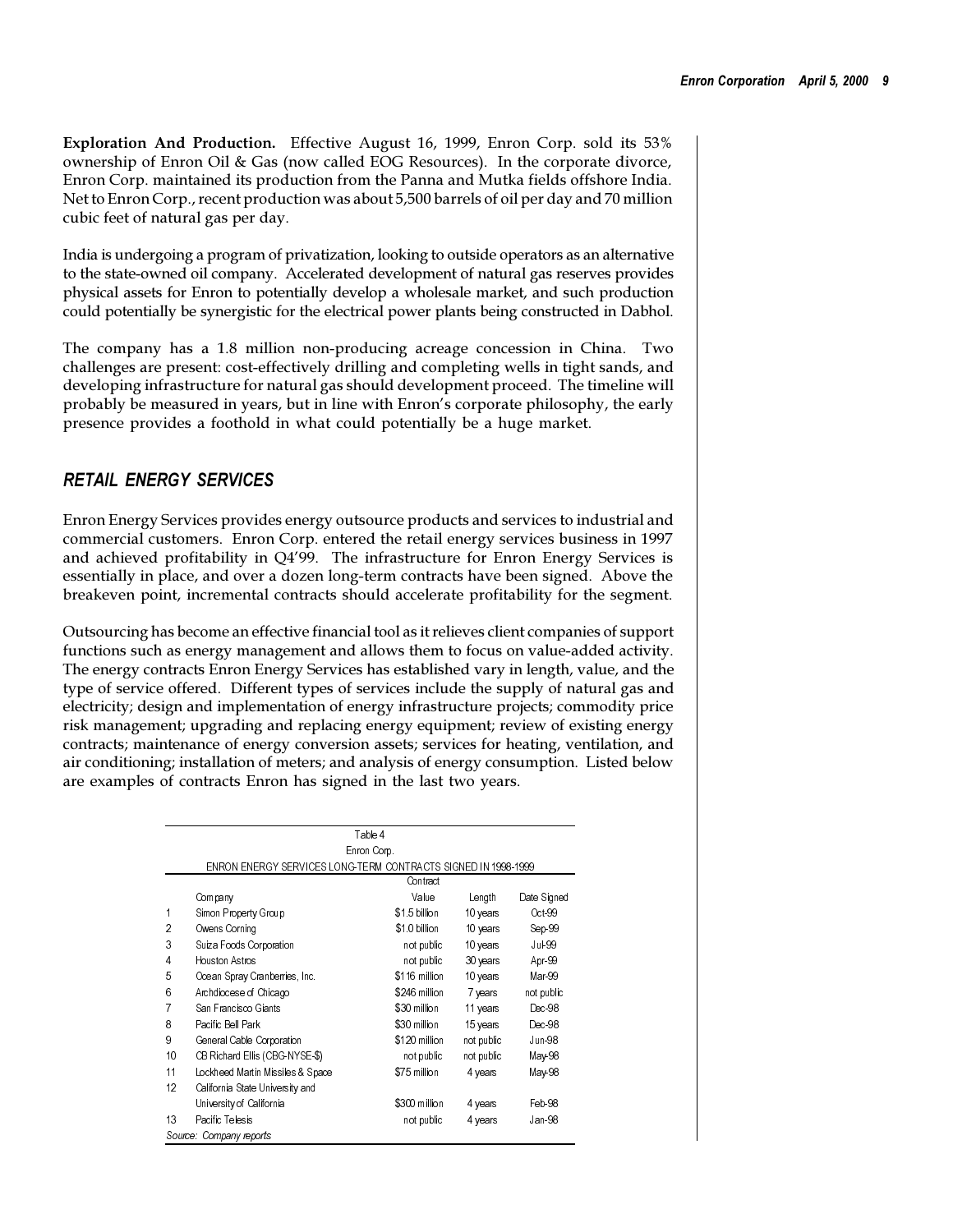Enron is able to emphasize customer service. Each contract is customized to each customer's particular needs. An operating margin goal of approximately 8% is targeted.

### *TRANSPORTATION AND DISTRIBUTION*

Enron Corp. operates four major interstate natural gas pipelines in the United States, and through Portland General it provides electric utility services in the Northwest. This segment provides a stable source of cash flow. For the year ended 1999, Transportation and Distribution contributed 34% of EBIT.

| Table 5                         |          |           |                   |          |                                   |  |
|---------------------------------|----------|-----------|-------------------|----------|-----------------------------------|--|
|                                 |          |           | Enron Corporation |          |                                   |  |
| TRANSPORTATION AND DISTRIBUTION |          |           |                   |          |                                   |  |
|                                 |          | Length of | 1999 Avg          | Peak     |                                   |  |
|                                 | Enron's  | System    | Volumes           | Capacity |                                   |  |
|                                 | Interest | in miles) | (Bbtu/d)          | (Bbtu/d) | Location                          |  |
|                                 |          |           |                   |          |                                   |  |
| Northern Natural Gas Co.        | 100%     | 16.463    | 3.820             | 4 3 0 0  | Texas to Michigan                 |  |
| Transwestern Pipeline Co.       | 100%     | 2.487     | 1.462             | 1.600    | West Texas to California          |  |
| Florida Gas Transmission Co.    | 50%      | 4.795     | 1.495             | 1.500    | South Texas to Florida            |  |
| Northern Border Partners, L.P.  | 8%       | 1.214     | 2.405             | 2.426    | Chicago. IL to neighboring states |  |

Enron Corp. announced the sale of Portland General to Sierra Pacific Resources in November 1999. The close of the sale is anticipated to occur towards the end of 2000. Excluding Portland General, we expect the Pipeline Group to contribute approximately 15% to pro forma EBIT in 2000.

#### *Pipelines*

**Northern Natural Gas Company***.* Enron Corp. owns a 100% interest in Northern Natural Gas Company, which operates an approximated 16,500-mile natural gas pipeline system that transports natural gas to various market areas in the Midwest. The majority of the companys revenues are comprised of monthly demand charges based on contracted capacity. Additionally, Northern Natural Gas operates three natural gas storage facilities.

**Transwestern Pipeline Company.** Enron Corp. owns a 100% interest in Transwestern Pipeline Company, which operates a 2,500-mile interstate pipeline that primarily transports gas from southwestern states to the California market. The pipeline is capable of bi-directional flow, which increases utilization, and has access to the San Juan Basin, the Permian Basin, and the Anadarko Basin, three predominantly natural gas basins. The company received approval in January 2000 to expand the system into California. The expansion, called the Gallop expansion, is estimated to cost approximately \$14 million.

**Florida Gas Transmission Company.** Enron Corp. indirectly owns 50% of Florida Gas Transmission, which transports gas via a 4,795-mile interstate pipeline that runs from South Texas to southern Florida. Florida Gas Transmission currently transports natural gas for third parties and has filed an application to Federal Energy Regulatory Committee to expand its pipeline capacity to meet local distribution company and industrial demand. The table below shows the proposed three expansion phases for the Florida Gas Transmission pipeline.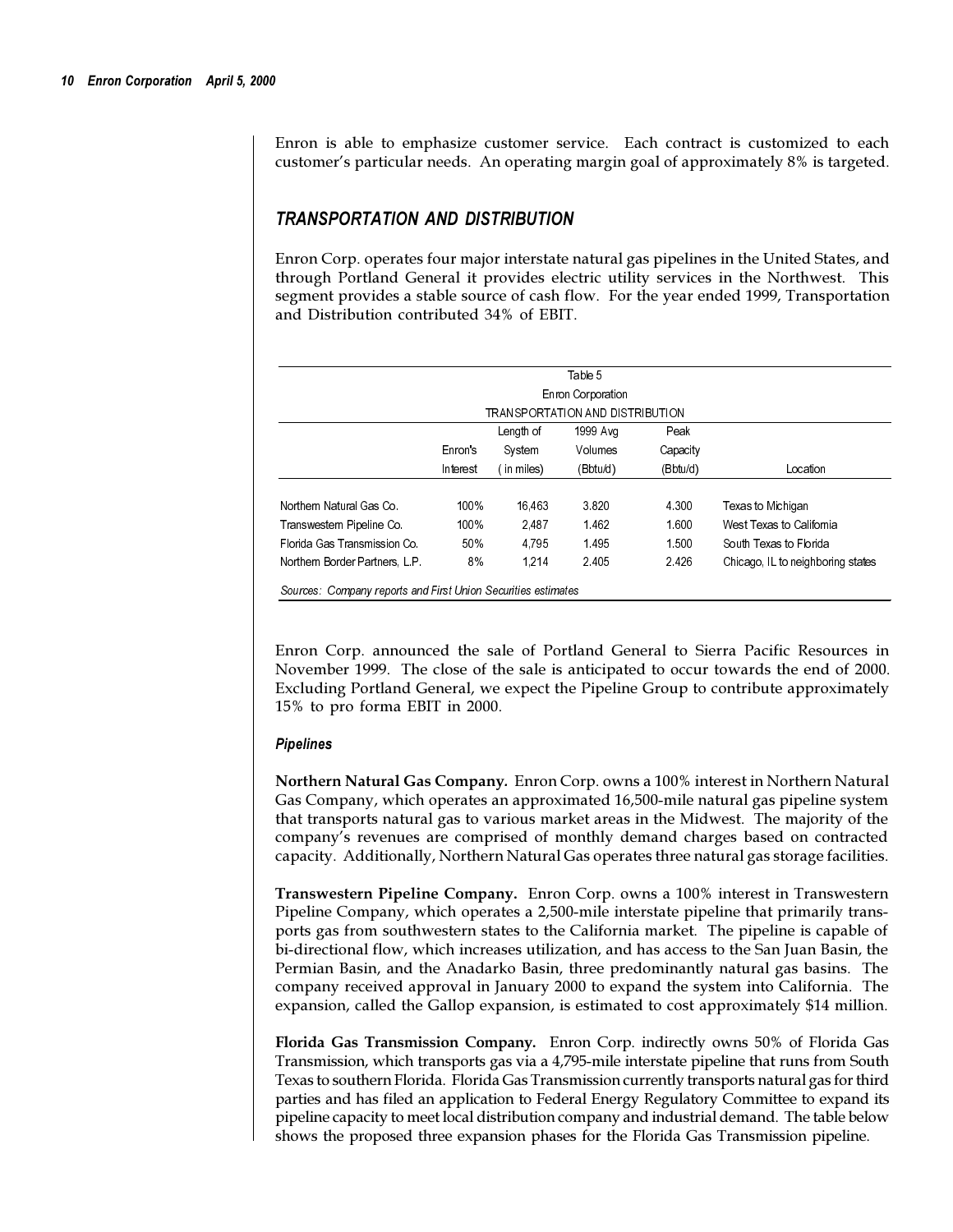The company operates the only interstate natural gas pipeline serving peninsular Florida. It uses the FERC-mandated rate design, which allows pipelines to recover substantially all fixed costs, a return on equity, and income taxes in the capacity reservation component of their rates. Hence, recovery of fixed costs is not contingent upon demand levels.

Florida Gas Transmission announced in November 1999 its acquisition of 300 Mmf per day of pipeline capacity from Koch Gateway Pipeline Company. The sale is expected to close in the spring of 2002, coinciding with Phase V completion.

|                         | Table 6                                     |                   |            |
|-------------------------|---------------------------------------------|-------------------|------------|
|                         | Enron Corporation                           |                   |            |
|                         | FLORIDA GAS TRANSMISSION PIPELINE EXPANSION |                   |            |
|                         | Daily                                       | Approximate       |            |
|                         | Incremental                                 | Cost              | Target     |
|                         | Capacity                                    | $($$ in millions) | Completion |
| Phase IV                | 250 Bbtu                                    | \$270             | 2001       |
| Phase V                 | 400 Bbtu                                    | \$420             | 2002       |
| Phase VI                | 350 Bbtu                                    | \$400             | 2003       |
| Source: Company reports |                                             |                   |            |

**Northern Border Partners, L.P.** Enron Corp. indirectly owns 8.7% of Northern Border Pipeline through Northern Border Partners, L.P. The 1,214-mile pipeline transports natural gas from the Montana-Saskatchewan border to interconnecting pipelines and local distribution systems in North Dakota, South Dakota, Minnesota, Iowa, and Illinois. Northern Border's capacity of 2.404 billion cubic feet per day (Bcf) is contracted in its entirety through October 2001. The company is currently undergoing the approval process to expand the pipeline system into Indiana by November 2000.

### *Portland General*

Portland General is an electric utility that services a retail customer base in Oregon and wholesale customers throughout the western United States. In November 1999, Enron Corp. announced the sale of Portland General to Sierra Pacific Resources for \$3.1 billion. The sale price includes approximately \$2.1 billion in cash and \$1.0 billion in assumed debt/preferred securities. The close of the sale is subject to regulatory approval, anticipated to occur towards the end of 2000.

Enron Corp. had merged with Portland General mid-1997. The merger gave Enron a template for penetration into the individual end-user market, and a presence in the northwest United States. The grand concept was to follow consumer power deregulation around the country offering a cost-effective choice, much as occurred in the telephone market two decades earlier. However, the sticky issue of stranded costs and unexpected apathy by the potential client base caused Enron to rethink its strategy. The electricity intermediation operation has been kept, and the initial idea for bandwidth intermediation came from Portland General, but service to the individual retail client base is being sold.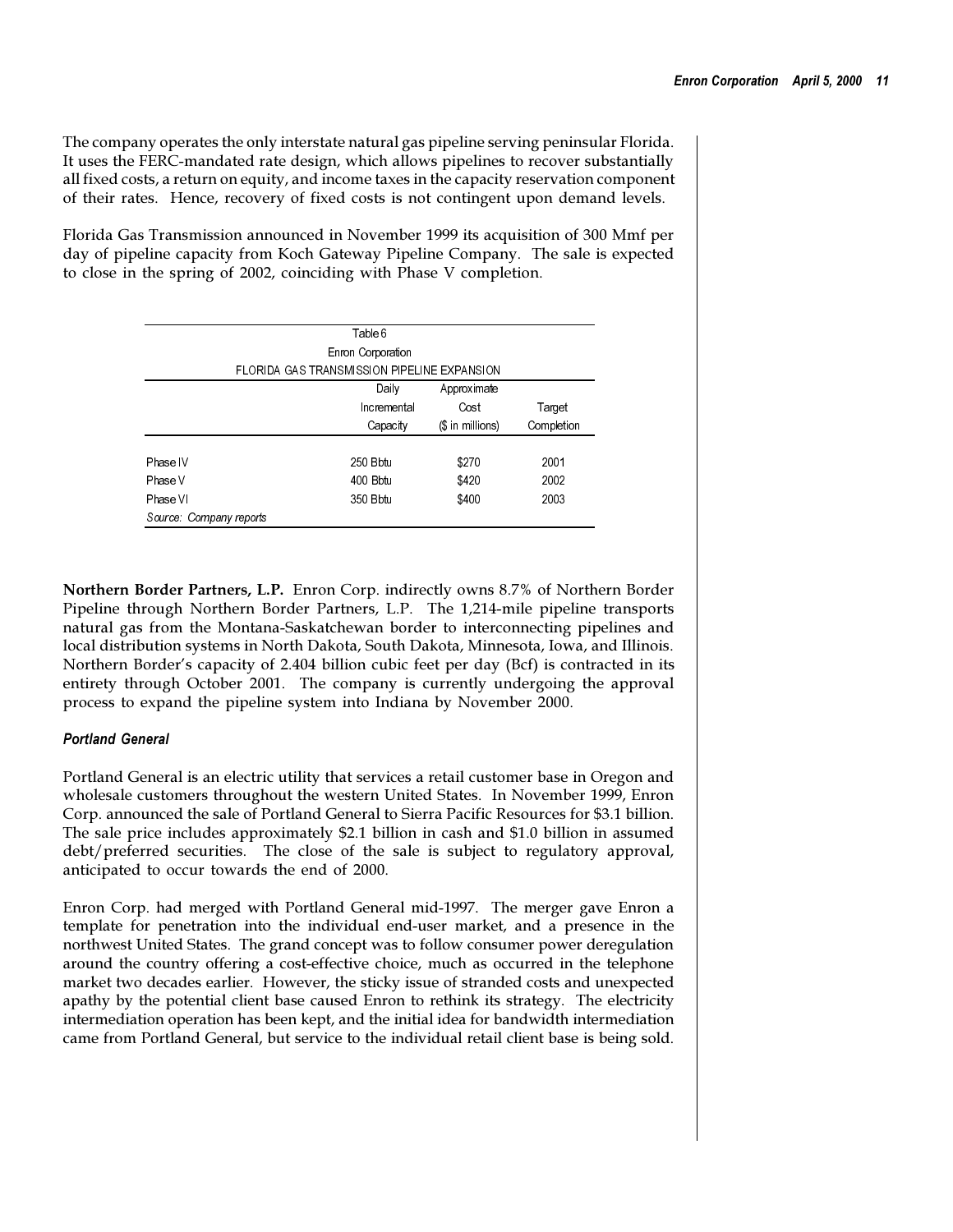# *AZURIX EQUITY POSITION*

Enron Corp. owns approximately 34.3% of Azurix Corp., which owns, operates, and manages water and wastewater plants and infrastructure, and develops water resources. Azurix had an initial public offering in June 1999 that raised about \$300 million. A primary asset of the company is Wessex Water plc in England. Azurix has acquired concessions in Cancun, Mexico, as well as an interest in concessions in Argentina. Water Asset Management's operating results are reported in the "Corporate and Other" section of the income statement.

# *BROADBAND SERVICES*

A new business segment was formed late in 1998 that operates under the name Enron Broadband Services. The segment was formally called Enron Communications. Although we expect the organizational structure of broadband services to change as this new market unfolds, for the time being, Enron Broadband Services' revenue centers are subdivided into **content delivery** and **bandwidth intermediation**. The content delivery division will deliver content for customers that require high-bandwidth applications. The bandwidth intermediation division is being designed to exploit the inefficiencies of the bandwidth delivery market, and it will be patterned after Enron's successful wholesale business in natural gas and electricity.

#### *Internet*

Thus far, the Internet explosion has been driven by demand for low bandwidth applications, primarily text and voice. As the Internet matures, **high bandwidth applications,** such as video and large file transfers, are anticipated to eclipse the initial market. **Streaming video** should be one driver, as industry segments such as Media and Entertainment integrate broadband technology into their business models. CAD/CAM data management and storing/archiving data should find acceptance when suitable data conduits become available. As with many emerging markets, new functionality is likely to appear in step with platform availability.

The current Internet, oriented to low bandwidth applications, does not have the capacity or quality control to adequately service the markets targeted by Enron Broadband Services. Enron's solution provides not only the physical pieces needed, but also ancillary services, such as scheduling and reserving bandwidth, documenting quality of service, and billing. In addition to the Media and Entertainment industry, Enron believes the Financial Services industry and technology companies themselves will be early adopters in the broadband Internet market.

### *Physical Plant*

Enron Broadband Services has servers in approximately 40 U.S. cities, with plans to expand into Europe and Tokyo. The network structure eliminates intermediate protocols, and provides "one hop" jumps onto totally fiber optic networks. This simplified architecture overlays the public Internet, increasing the speed and quality of data transmission. Enron Broadband Services is constructing a fiber network that connects the Northwest United States to the Southeast (Seattle to Miami), with estimated completion in December 2000. At that time, Enron will have about 15,000 miles of fiber optic route miles. Fiber optic network capacity is being leased to service other areas. Currently, the company has public bandwidth intermediation available at two sites, Los Angeles and New York, with plans to bring on another site in London by mid-year 2000.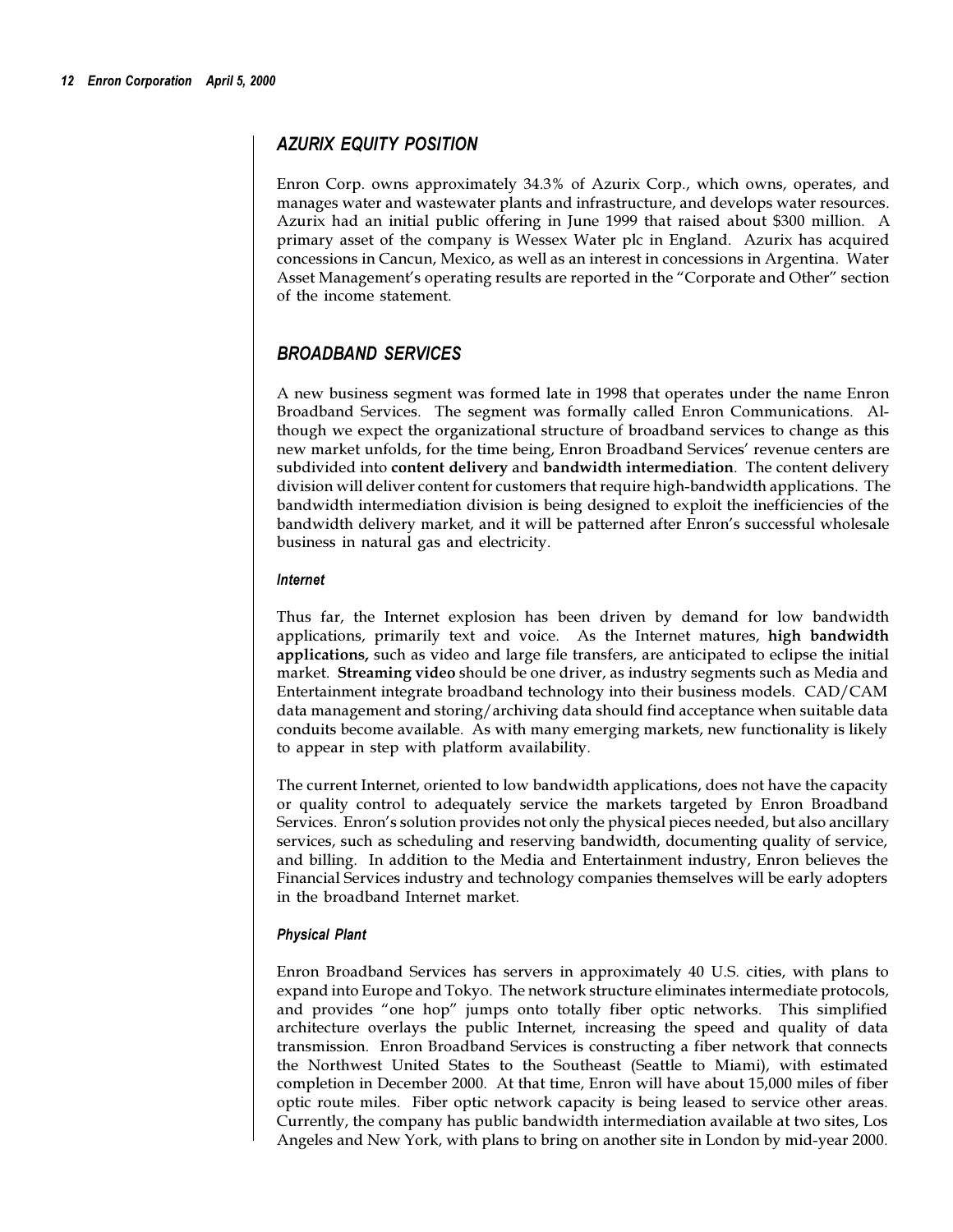At year-end 1999, the system had 222 server complexes, with plans to expand to 1,500 by the end of 2000. Each central processing unit (CPU) has the capacity for approximately 5,000 streams of 28.8 kb per second. One server has the capacity of two to four CPUs, and each server complex has up to 50 servers. Thus, each server complex will be capable of up to 750,000 streams.

#### *Bandwidth Operating System (BOS)*

Enron Broadband Services has developed a Broadband Operating System (BOS) positioned to define the standard protocol for accessing real-time bandwidth. Operating system functions include routing, bandwidth reservation, metering, user authentication, data transmission encryption, and definition of and confirmation of quality of service. A publicly available application-programming-interface links the Broadband Operating System with network resources, encouraging third-party software development. This business model, establishing the industry-standard operating system with an open interface for third-party applications developers, has proven to be notably successful for **Microsoft** (MSFT-OTC- $$887/8$ ) in the personal computer arena.

#### *Third-Party Alignments*

Enron Broadband Services signed ten new distribution partners, primarily Internet service providers (ISPs), in October 1999. The distribution partners will be connected directly to the Enron Intelligent Network (EIN) and will share revenue according to agreed upon interests with Enron Broadband Services. The EIN includes the fiber optic network, pooling points, server complexes, and a software control layer (InterAgent®). Local servers are integrated with the distributor partners' local points of presence. Enron provides the backbone system, splicing with its partners for ultimate delivery.

Enron Broadband Systems favors off-the-shelf hardware, but it also encourages vendors in each particular niche to optimize its hardware or services for sale to Enron. With Enron Broadband Systems' projected \$650 million expenditure program, the quid pro quo could be commercially important to the selling company.

Enron Corp. has developed alliances with several established players to implement the Enron Intelligent Network (which includes BOS and additional features). **Cisco Systems**  $(CSCO-OTC-$73 1/8)$  provides routers capable of bypassing unnecessary network layers; Ciena Corp. (CIEN-OTC-\$102 1/8) provides the dense wavelength division multiplexing system that enhances the transmission of bandwidth intensive data; and **Sun Microsystems** (SUNW-OTC-\$90) provides the server platform hardware.

Sun Microsystems and Enron Broadband Services announced agreements in January 2000 to accelerate adoption of broadband Internet services. In particular, the two companies will work in a collaborative effort to optimize hardware and software for nextgeneration broadband infrastructure. As part of the interaction, Enron Broadband Services will purchase 18,000 servers and associated storage from Sun to expand Enron Broadband Services' footprint to more than 2,000 points of presence.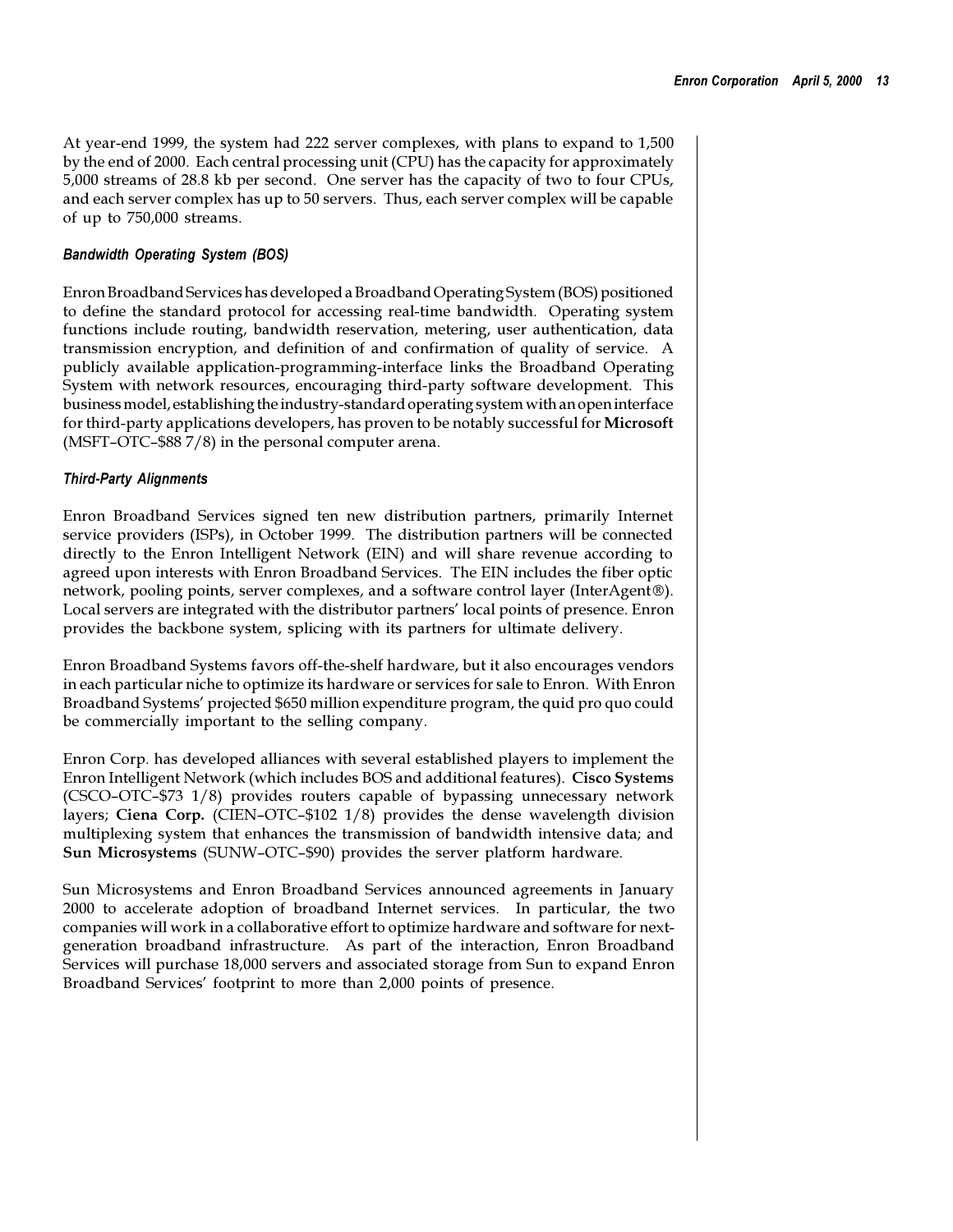#### *Low Cost*

Under the Enron Broadband Services model, customers are able to reserve bandwidth for their customized use. Payments are based on the amount of data transferred, contrasted with a typical service provider charging a flat rate for a stipulated period of time. The ability to offer "use only" service is embedded in a unique combination of optimized off-the-shelf hardware and proprietary software.

#### *Other Services*

To help spur the acceptance of Enron Broadband Services' proprietary software, functions such as bandwidth management, intermediation, and finance are offered. As the market for broadband grows (both on the Internet and on more traditional networks), management complexities will also grow. Rather than internally staffing up, clients will be offered the option of outsourcing bandwidth management to Enron Broadband Services.

By standardizing benchmarks and establishing liquidity in the cash and forward markets for Bandwidth, Enron is following the template established in its successful natural gas and electricity intermediation activity. In both these arenas, Enron is the market-share leader. Benchmarks for the bandwidth market would include city pairs (for instance, New York to Los Angeles), bandwidth unit (TDM DS-3 at 44.7 Mbps), term (one month), and quality of service (for instance, not more than 26 unavailable seconds per month).

As with the natural gas and electricity markets, Enron can create new finance alternatives for the market. For instance, structured finance and risk management are two elements that can be used to enhance performance and content of a managed network.

#### *Bandwidth Intermediation As A Global Commodity*

The target outcome would be (1) to proactively create leading positions in parallel synergistic new markets, including bandwidth management, broadband internet service, and financial products, (2) to have the standard operating system (BOS) for the bandwidth management market, and (3) to have bandwidth intermediation to expand into a global commodity.

With an impressive game plan, experience in selected portions of the business model (intermediation in particular), and \$650 million dedicated to achieve critical mass, in our opinion Enron Broadband Services may be able to substantially achieve its ambitious goals.

# *MANAGEMENT*

Kenneth Lay was named chairman of the board and chief executive officer of Enron Corp. in 1986 after the merger of Houston Natural Gas and InterNorth in July 1985. Lay joined Houston Natural Gas in June 1984 as chairman and chief executive officer after holding various executive management positions at such companies as Transco Energy Company and Continental Resources Company.

Jeffrey Skilling is president and chief operating officer of Enron Corp. Skilling joined Enron Capital & Trade in 1990, where he pioneered the use of risk management products in the natural gas industry. Before joining Enron, Skilling was a senior partner at McKinsey & Company, where he oversaw the firm's worldwide energy consulting practices.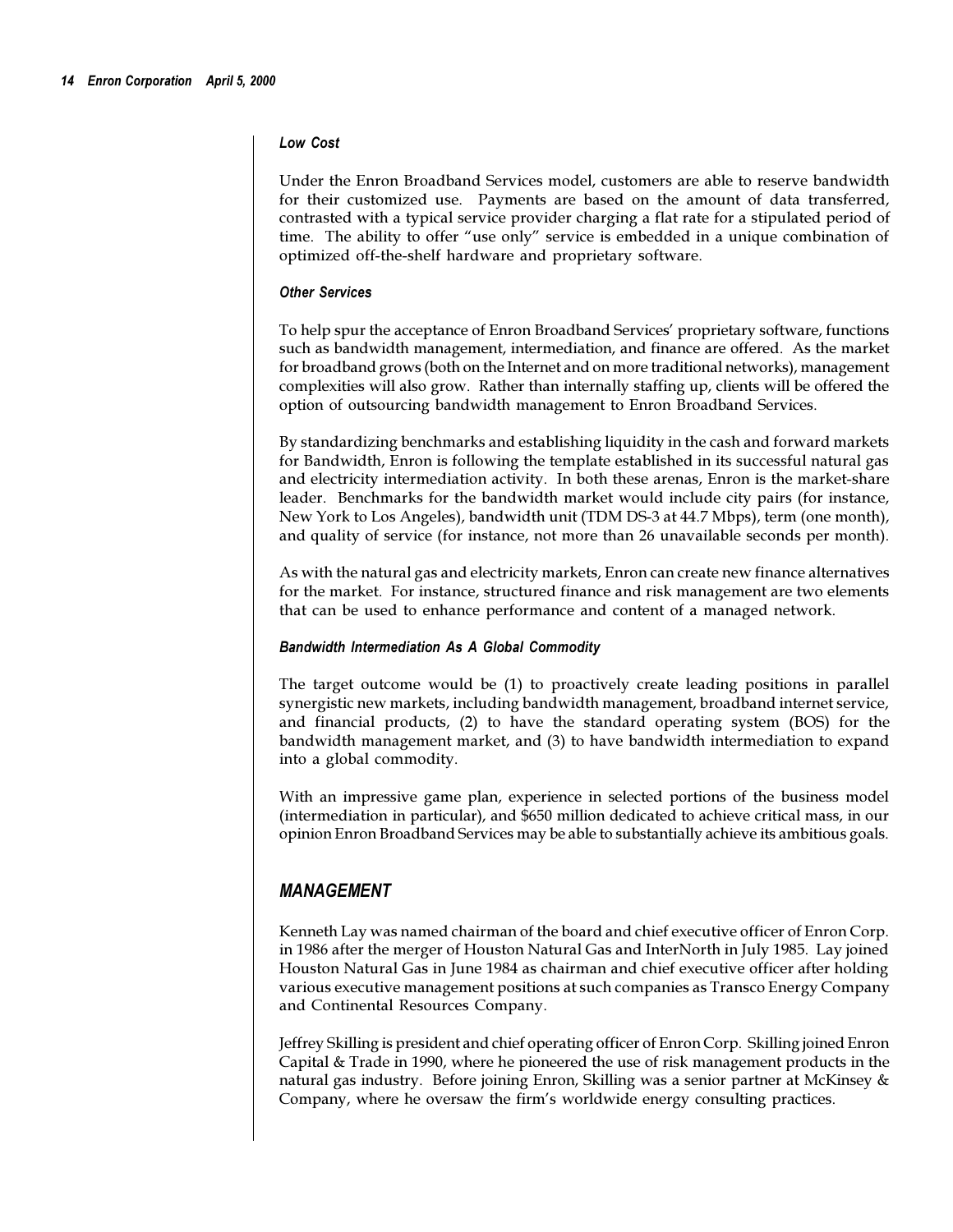Joseph Sutton is the vice chairman of Enron Corp. Sutton joined the company in 1995. Sutton has held various positions at Enron and played a leading role in the Dabhol Power Project in India. Previously, Sutton was chairman and chief executive officer of Enron International.

Joseph Hirko is the co-chairman and chief executive officer of Enron Broadband Services. Hirko was with Portland General Electric for 18 years. As chief financial officer of Portland General, Hirko helped negotiate the merger with Enron.

Kenneth Rice is the co-chairman and chief commercial officer of Enron Broadband Services. Rice previously was the chairman and chief executive officer of Enron Capital & Trade. He began his energy career in 1980 at InterNorth, which subsequently merged into Enron in 1985.

Lou Pai is the chief executive officer of Enron Energy Services, making him responsible for providing energy outsource solutions. Prior to this position, Pai has held several positions, namely president and chief operating officer of the former Enron Capital & Trade. Pai joined Enron in 1987 from Conoco, Inc (COC.B-NYSE-\$25 3/4).

Clifford Baxter is the chairman and chief executive officer of Enron North America. Since joining Enron in 1991, Baxter has served as Enron's chief investment officer and senior vice president of corporate development.

Mark Frevert is the president and chief executive officer of Enron Europe since 1996. Frevert joined Enron Capital & Trade in 1991 as VP of Enron Power Services. After serving various positions at Enron Capital & Trading, Frevert relocated to London.

# *EVALUATION*

Selectively, Enron Corp. functions as a merchant bank, providing seed capital and arranging financing. Equity interests may be monetized at appropriate junctures. The pipeline businesses are heavily regulated, with stable cash flow characteristics. In the companys intermediation activity, per-transaction margins are low but transactional velocity is high. Intermediation market volumes are expanding; additionally, Enron Corp. is modestly increasing market share. The companys initiative in Broadband Services is programmed for losses in 2000 and 2001, achieving breakeven in 2002. Over time, we believe Broadband Services has the potential to become one of the larger contributors to EBIT.

Enron Corp.'s business mix has a variety of growth potentials and profit margins, spanning a cross-section of industries. In our opinion, a comparison with a pipeline peer group ignores the relatively small importance of pipeline operations (about 15% of estimated 2000 EBIT).

Our earnings model estimates an average compounded annual growth rate of 19% for fully diluted earnings over the next four years. Based on our 2000E earnings estimate, ENE stock currently has a  $49x$  P/E ratio compared with  $31x$  for the S&P 500.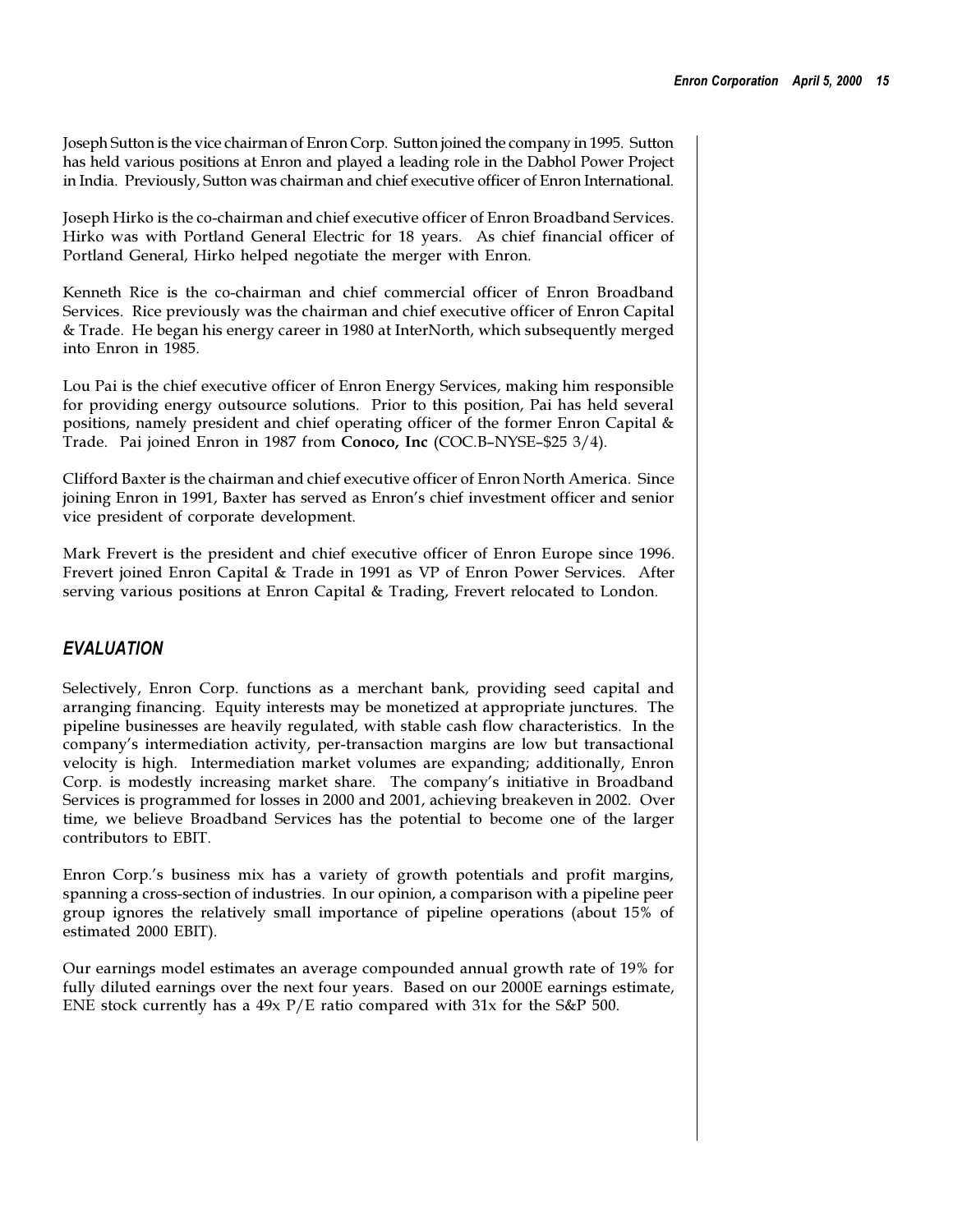# *RISKS*

Enron Corp. is a diversified company, and as such, individual risk factors are lessened. The company's pipeline transportation operations are relatively stable. Wholesale operations have exposure on a project by project basis to changes in expectations, but the individual projects or contracts are part of a large portfolio. Again, diversification lowers risk. The intermediation portion of Enron Corp.'s businesses typically exposes only 1% to 3% of capital without a balancing transaction. Hence, Enron Corp. has relatively minor exposure to commodity price fluctuation under typical circumstances.

Expectations for Broadband Services probably constitutes the biggest risk factor in ENE stock price. We believe expectations regarding broadband comprise 25% - 30% of ENE's current stock price. Breakeven for the business is not anticipated until 2002, and changes in expectations until then could cause volatile stock price action.

# *COMMENTS*

The nature of the company's business strategy lends itself to abrupt jumps, whether up or down, in stock price. For instance, on January 20, 2000, ENE stock jumped up by 24% as details of Broadband Services strategy were unveiled in a joint presentation that included Sun Microsystems. Enron Corp. has, in our opinion, the resources and corporate culture to become a notable  $21<sup>st</sup>$  century company. Keying off these perceptions, we would advocate a counterpunching philosophy, looking to buy ENE when random shocks elicit a downward price shear, and considering overenthusiastic upward price runs as possible windowns for profit-taking. We currently rate the stock 2 or Buy.

*Additional information is available upon request.*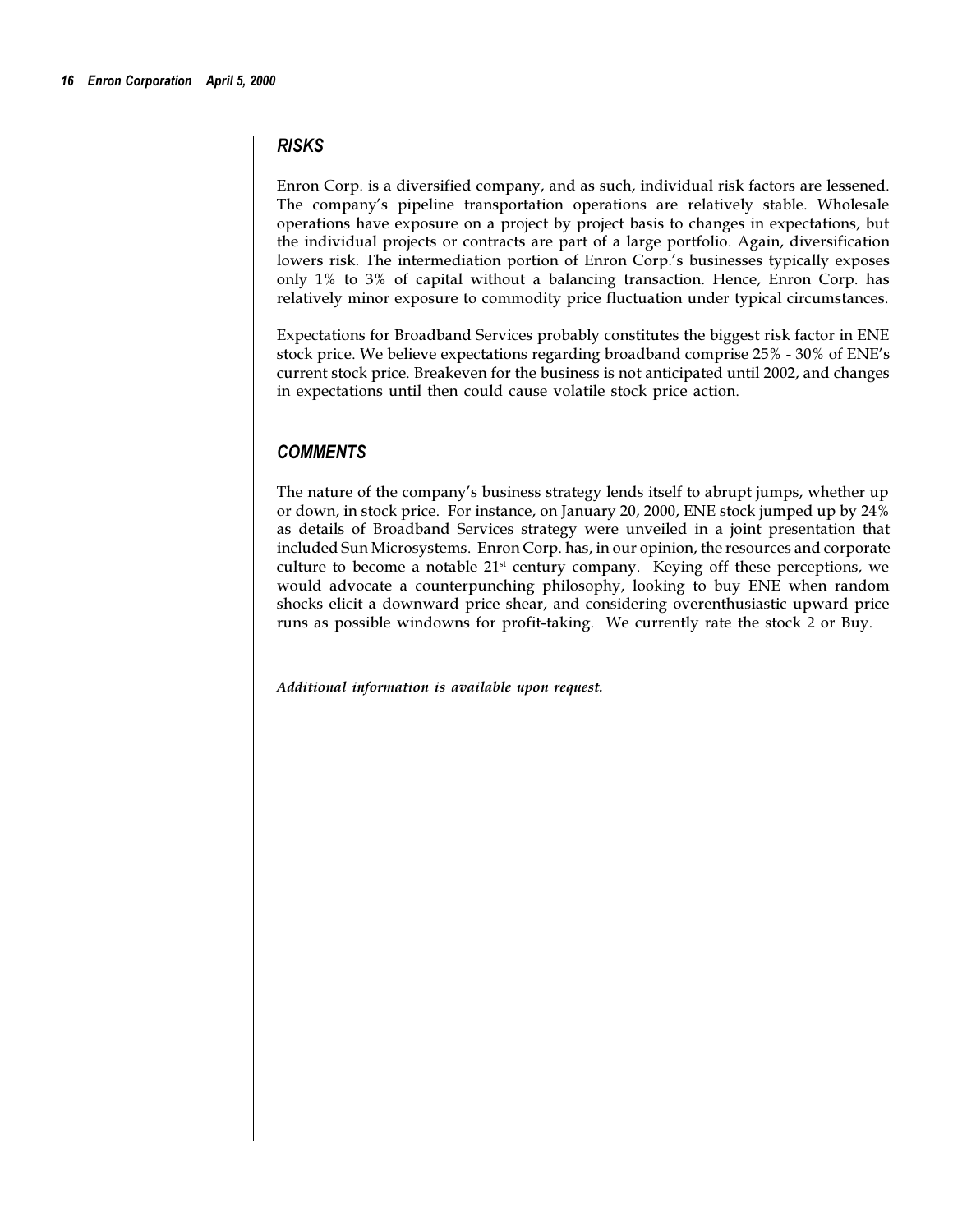|                                                                            | Table 7                                    |                      |        |        |        |
|----------------------------------------------------------------------------|--------------------------------------------|----------------------|--------|--------|--------|
|                                                                            | Enron Corp.                                |                      |        |        |        |
|                                                                            | ANNUAL INCOME STATEMENT                    |                      |        |        |        |
|                                                                            | (\$ in millions, except per share amounts) |                      |        |        |        |
| Revenues                                                                   | 1999                                       | 2000E                | 2001E  | 2002E  | 2003E  |
| Transportation and distribution                                            |                                            |                      |        |        |        |
| Gas pipeline group                                                         | 634                                        | 645                  | 689    | 702    | 726    |
| Portland General                                                           | 1,379                                      | 1,559                |        |        |        |
| Wholesale energy operations and services                                   | 35,759                                     | 43,250               | 55,336 | 64,548 | 75,602 |
| Retail Energy services                                                     | 1,563                                      | 1,540                | 3,080  | 4,200  | 5,600  |
| Exploration and production                                                 | 429                                        | ä,                   |        |        |        |
| Corporate and other                                                        | 344                                        | 280                  | 280    | 314    | 351    |
| <b>Total Revenues</b>                                                      | 40.108                                     | 47.274               | 59,385 | 69.764 | 82,279 |
|                                                                            |                                            |                      |        |        |        |
| Expenses                                                                   |                                            |                      |        |        |        |
| Transportation and distribution                                            |                                            |                      |        |        |        |
| Gas pipeline group                                                         | 254                                        | 261                  | 284    | 295    | 310    |
| Portland General                                                           | 1,073                                      | 1,260                |        |        |        |
| Wholesale energy operations and services                                   | 34,442                                     | 41,520               | 53,122 | 61,966 | 72,578 |
| Retail Energy services                                                     | 1,656                                      | 1,466                | 2,933  | 3,999  | 5,332  |
| Exploration and production                                                 | 364                                        | $\ddot{\phantom{a}}$ |        | ä,     |        |
| Corporate and other                                                        | 361                                        | 280                  | 280    | 374    | 411    |
| Non-recurring items                                                        | 13                                         | $\overline{a}$       |        | ä,     |        |
| <b>Total Expenses</b>                                                      | 38,163                                     | 44,786               | 56.619 | 66,633 | 78,631 |
|                                                                            |                                            |                      |        |        |        |
| Income before interest and taxes (IBIT)<br>Transportation and distribution |                                            |                      |        |        |        |
|                                                                            |                                            |                      |        | 407    |        |
| Gas pipeline group<br>Portland General                                     | 380<br>305                                 | 384<br>300           | 405    |        | 416    |
|                                                                            |                                            |                      |        | ä,     | a.     |
| Wholesale energy operations and services                                   | 1,317                                      | 1.730                | 2,213  | 2,582  | 3.024  |
| Retail Energy services                                                     | (68)                                       | 74                   | 147    | 201    | 268    |
| <b>Broadband Services</b>                                                  |                                            | (60)                 | (60)   |        | 60     |
| Exploration and production                                                 | 65                                         |                      |        | ä,     | ٠      |
| Corporate and other                                                        | (17)                                       | (60)                 | (60)   | (60)   | (60)   |
| Nonrecurring Items                                                         | 13<br>1.995                                | 2.367                |        | 3.130  | 3.708  |
| Total IBIT                                                                 |                                            |                      | 2.646  |        |        |
| Interest and related charges, net                                          | 656                                        | 707                  | 669    | 657    | 657    |
| Dividends on company-obligated preferred                                   |                                            |                      |        |        |        |
| securities of subsidiaries                                                 | 76                                         | 80                   | 80     | 80     | 80     |
| Minority interests                                                         | 135                                        | 130                  | 130    | 140    | 140    |
| Income Tax                                                                 | 104                                        | 283                  | 380    | 451    | 566    |
| Net Income Before Extraordinary Item                                       | 1,024                                      | 1,168                | 1,387  | 1,802  | 2,265  |
| Extraordinary Item                                                         | (131)                                      |                      |        |        |        |
| Net Income                                                                 | 893                                        | 1,168                | 1,387  | 1,802  | 2,265  |
| Preferred stock dividends                                                  | 66                                         | 77                   | 77     | 77     | 77     |
| Earnings on common stock                                                   | 827                                        | 1,091                | 1,310  | 1,725  | 2,188  |
| Net Income per Share basic                                                 | \$1.18                                     | \$1.49               | \$1.72 | \$2.16 | \$2.64 |
| Average Basic Shares Outstanding                                           | 705                                        | 730                  | 760    | 800    | 830    |
|                                                                            |                                            |                      |        |        |        |
| Net Income per share before non-recurring item - diluted                   | \$1.19                                     | $\overline{$}1.35$   | \$1.55 | \$1.98 | \$2.43 |
| Net Income per Share - diluted                                             | \$1.10                                     | \$1.35               | \$1.55 | \$1.98 | \$2.43 |
| Average Diluted Shares Outstanding                                         | 769                                        | 807                  | 844    | 870    | 900    |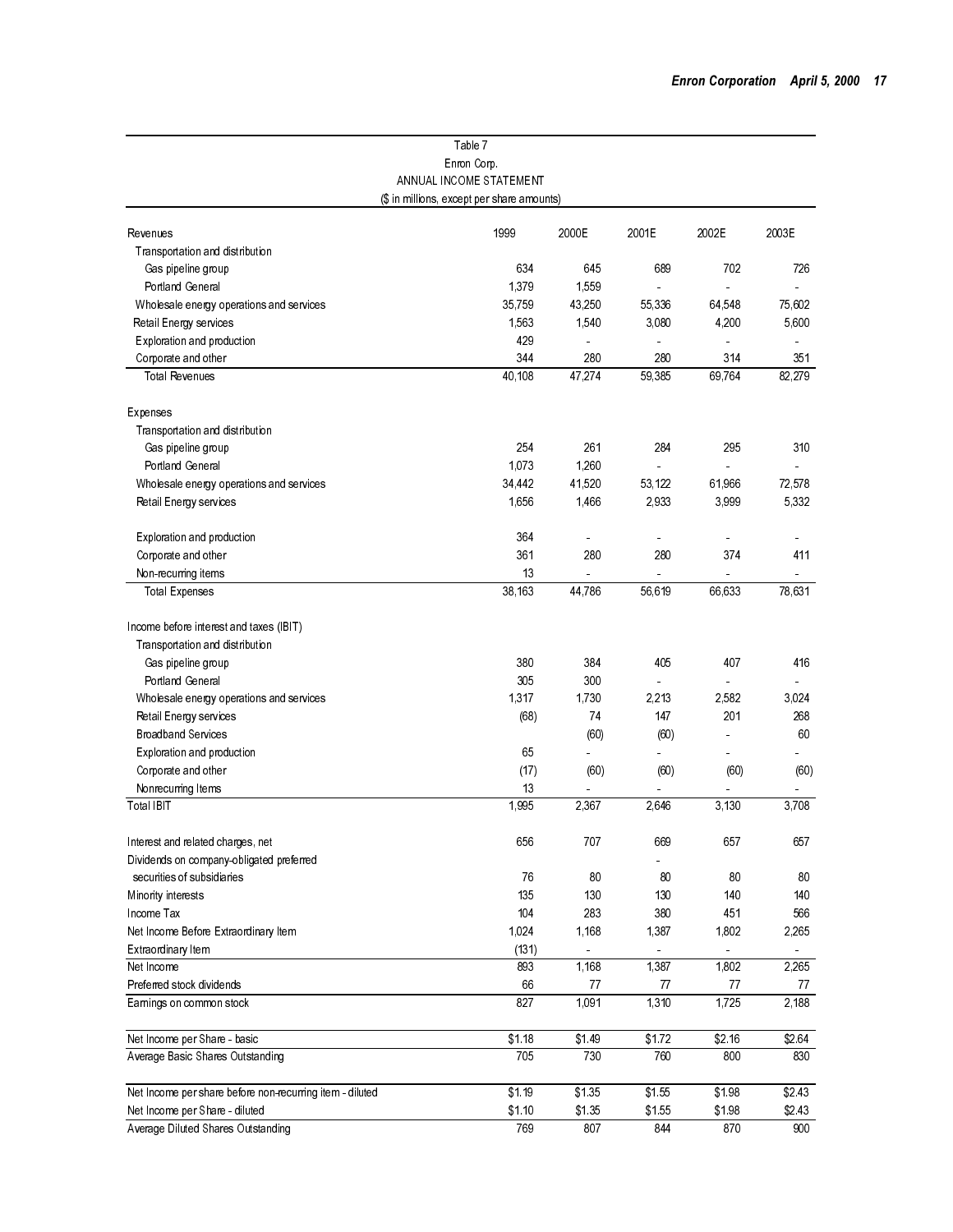|                                                          | Table 8                                    |                      |        |                |        |
|----------------------------------------------------------|--------------------------------------------|----------------------|--------|----------------|--------|
|                                                          | Enron Corp.                                |                      |        |                |        |
|                                                          | 1999 QUARTERLY INCOME STATEMENT            |                      |        |                |        |
|                                                          | (\$ in millions, except per share amounts) |                      |        |                |        |
|                                                          |                                            |                      |        |                |        |
| Revenues (Net of Intercompany)                           | Q1'99                                      | Q2'99                | Q3'99  | Q4'99          | 1999   |
| Exploration and production                               | 149                                        | 175                  | 105    |                | 429    |
| Transportation and distribution                          |                                            |                      |        |                |        |
| Gas pipeline group                                       | 178                                        | 121                  | 160    | 175            | 634    |
| Portland General                                         | 299                                        | 296                  | 407    | 377            | 1.379  |
| Wholesale energy operations and services                 | 6.516                                      | 8,558                | 10.749 | 9936           | 35,759 |
| Retail Energy services                                   | 363                                        | 301                  | 344    | 555            | 1,563  |
| Corporate and other                                      | 127                                        | 221                  | 72     | (76)           | 344    |
| <b>Total Revenues</b>                                    | 7,632                                      | 9,672                | 11,837 | 10,967         | 40,108 |
| Expenses                                                 |                                            |                      |        |                |        |
| Transportation and distribution                          |                                            |                      |        |                |        |
| Gas pipeline group                                       | 52                                         | 49                   | 75     | 78             | 254    |
| Portland General                                         | 207                                        | 239                  | 355    | 272            | 1.073  |
| Wholesale energy operations and services                 | 6.196                                      | 8,202                | 10.371 | 9,673          | 34,442 |
| Retail Energy services                                   | 394                                        | 327                  | 362    | 573            | 1.656  |
| Exploration and production                               | 137                                        | 155                  | 72     |                | 364    |
| Corporate and other                                      | 113                                        | 230                  | 95     | (77)           | 361    |
| Non-recurring items                                      |                                            | $\frac{1}{\sqrt{2}}$ | 13     |                | 13     |
| <b>Total Expenses</b>                                    | 7,099                                      | 9,202                | 11,343 | 10,519         | 38,163 |
|                                                          |                                            |                      |        |                |        |
| Income before Interest and Taxes (IBIT)                  |                                            |                      |        |                |        |
| Exploration and production                               | 12                                         | 20                   | 33     |                | 65     |
| Transportation and distribution                          |                                            |                      |        |                |        |
| Gas pipeline group                                       | 126                                        | 72                   | 85     | 97             | 380    |
| Portland General                                         | 92                                         | 57                   | 52     | 104            | 305    |
| Wholesale energy operations and services                 | 320                                        | 356                  | 378    | 263            | 1,317  |
| Corporate and other                                      | 14                                         | (9)                  | (23)   | 1              | (17)   |
| Retail Energy services                                   | (31)                                       | (26)                 | (18)   | $\overline{7}$ | (68)   |
| Non-recurring items                                      |                                            |                      | 13     |                | 13     |
| Total IBIT                                               | 533                                        | 470                  | 520    | 472            | 1,995  |
| Interest and related charges, net                        | 175                                        | 175                  | 187    | 119            | 656    |
| Dividends on company-obligated preferred                 |                                            |                      |        |                |        |
| securities of subsidiaries                               | 19                                         | 19                   | 19     | 19             | 76     |
| Minority interests                                       | 33                                         | 23                   | 38     | 41             | 135    |
| Income Tax                                               | 53                                         | 30                   | (14)   | 35             | 104    |
| Net Income before extraordinary items                    | 253                                        | 223                  | 290    | 258            | 1,024  |
| Extraordinary item                                       | (131)                                      |                      |        |                | (131)  |
| Net Income                                               | 122                                        | 223                  | 290    | 258            | 893    |
| Preferred stock dividends                                | 4                                          | 19                   | 19     | 24             | 66     |
| Earnings on common stock                                 | 118                                        | 204                  | 271    | 234            | 827    |
| Net Income per Share - basic                             | \$0.17                                     | \$0.29               | \$0.38 | \$0.33         | \$1.18 |
| Average Basic Shares Outstanding                         | 683                                        | 708                  | 714    | 715            | 705    |
|                                                          |                                            |                      |        |                |        |
| Net Income per share before non-recurring item - diluted | \$0.34                                     | \$0.27               | \$0.27 | \$0.31         | \$1.19 |
| Net Income per Share - diluted                           | \$0.16                                     | \$0.27               | \$0.35 | \$031          | \$1.10 |
| Average Diluted Shares Outstanding                       | 745                                        | 771                  | 781    | 779            | 769    |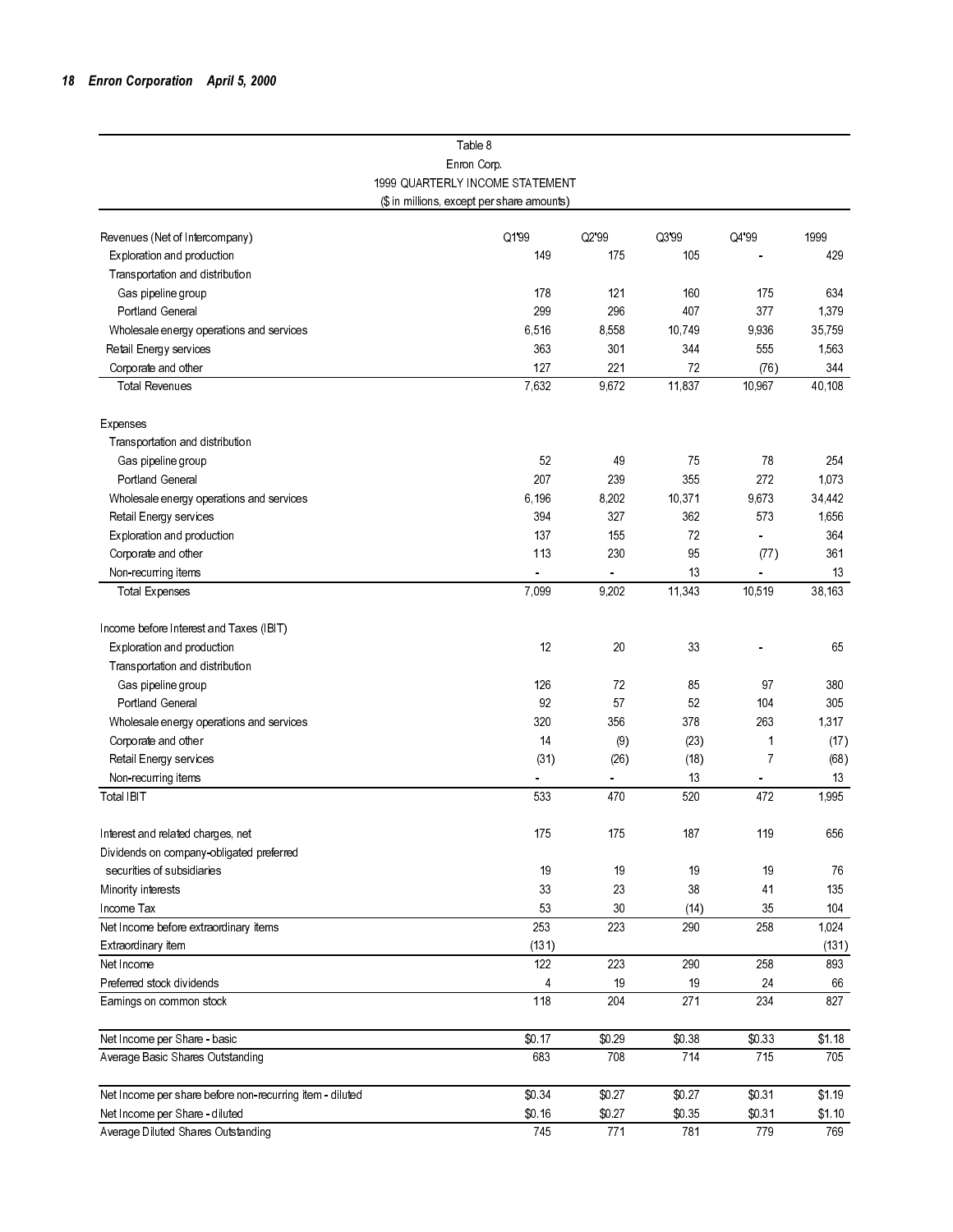|                                                          | Table 9                                    |          |          |                |        |
|----------------------------------------------------------|--------------------------------------------|----------|----------|----------------|--------|
|                                                          | Enron Corp.                                |          |          |                |        |
|                                                          | 2000E QUARTERLY INCOME STATEMENT           |          |          |                |        |
|                                                          | (\$ in millions, except per share amounts) |          |          |                |        |
|                                                          |                                            |          |          |                |        |
| Revenues                                                 | Q1'00E                                     | Q2'00E   | Q3'00E   | Q4'00E         | 2000E  |
| Transportation and distribution                          |                                            |          |          |                |        |
| Gas pipeline group                                       | 161                                        | 159      | 161      | 163            | 645    |
| <b>Portland General</b>                                  | 411                                        | 369      | 369      | 411            | 1,559  |
| Wholesale energy operations and services                 | 10,922                                     | 10,667   | 10,852   | 10,809         | 43,250 |
| Retail Energy services                                   | 385                                        | 385      | 385      | 385            | 1,540  |
| Corporate and other                                      | 70                                         | 70       | 70       | 70             | 280    |
| Total Revenues                                           | 11,950                                     | 11,650   | 11,836   | 11,838         | 47,274 |
| Expenses                                                 |                                            |          |          |                |        |
| Transportation and distribution                          |                                            |          |          |                |        |
| Gas pipeline group                                       | 65                                         | 64       | 65       | 66             | 261    |
| Portland General                                         | 325                                        | 304      | 304      | 325            | 1,260  |
| Wholesale energy operations and services                 | 10.486                                     | 10,240   | 10,418   | 10,377         | 41,520 |
| Corporate and other                                      | 70                                         | 70       | 70       | 70             | 280    |
| Retail Energy services                                   | 367                                        | 367      | 367      | 367            | 1,466  |
| Non-recurring items                                      |                                            |          |          |                |        |
| <b>Total Expenses</b>                                    | 11,313                                     | 11.045   | 11,224   | 11,205         | 44,786 |
| Income before interest and taxes (IBIT)                  |                                            |          |          |                |        |
| Transportation and distribution                          |                                            |          |          |                |        |
| Gas pipeline group                                       | 96                                         | 95       | 96       | 97             | 384    |
| <b>Portland General</b>                                  | 85                                         | 64       | 64       | 85             | 300    |
| Wholesale energy operations and services                 | 437                                        | 427      | 434      | 432            | 1,730  |
| Retail Energy services                                   | 18                                         | 18       | 18       | 18             | 74     |
| <b>Broadband Services</b>                                |                                            | (15)     | (15)     | (15)           | (60)   |
| Corporate and other                                      | (15)                                       |          | (15)     |                | (60)   |
|                                                          | (15)                                       | (15)     |          | (15)           |        |
| Non-recurring items<br>Total IBIT                        | 607                                        | 574      | 583      | 603            | 2,367  |
|                                                          |                                            |          |          |                |        |
| Interest and related charges, net                        | 177                                        | 177      | 177      | 177            | 707    |
| Dividends on company-obligated preferred                 |                                            |          |          |                |        |
| securities of subsidiaries                               | 20                                         | 20       | 20       | 20             | 80     |
| Minority interests                                       | 33                                         | 33       | 33       | 33             | 130    |
| Income Tax                                               | 74                                         | 67       | 69       | $73\,$         | 283    |
| Net Income before extraordinary items                    | 304                                        | 278      | 285      | 301            | 1,168  |
| Extraordinary item                                       | $\equiv$                                   | $\equiv$ | $\equiv$ | $\blacksquare$ | $\sim$ |
| Net Income                                               | 304                                        | 278      | 285      | 301            | 1,168  |
| Preferred stock dividends                                | 19                                         | 19       | 19       | 19             | 77     |
| Earnings on common stock                                 | 285                                        | 259      | 265      | 282            | 1,091  |
| Net Income per Share - basic                             | \$0.39                                     | \$0.35   | \$0.36   | \$0.39         | \$149  |
| Average Basic Shares Outstanding                         | 730                                        | 730      | 730      | 730            | 730    |
|                                                          |                                            |          |          |                |        |
| Net Income per share before non-recurring item - diluted | \$0.35                                     | \$0.32   | \$0.33   | \$0.35         | \$1.35 |
| Net Income per Share - diluted                           | \$0.35                                     | \$0.32   | \$0.33   | \$0.35         | \$1.35 |
| Average Diluted Shares Outstanding                       | 807                                        | 807      | 807      | 807            | 807    |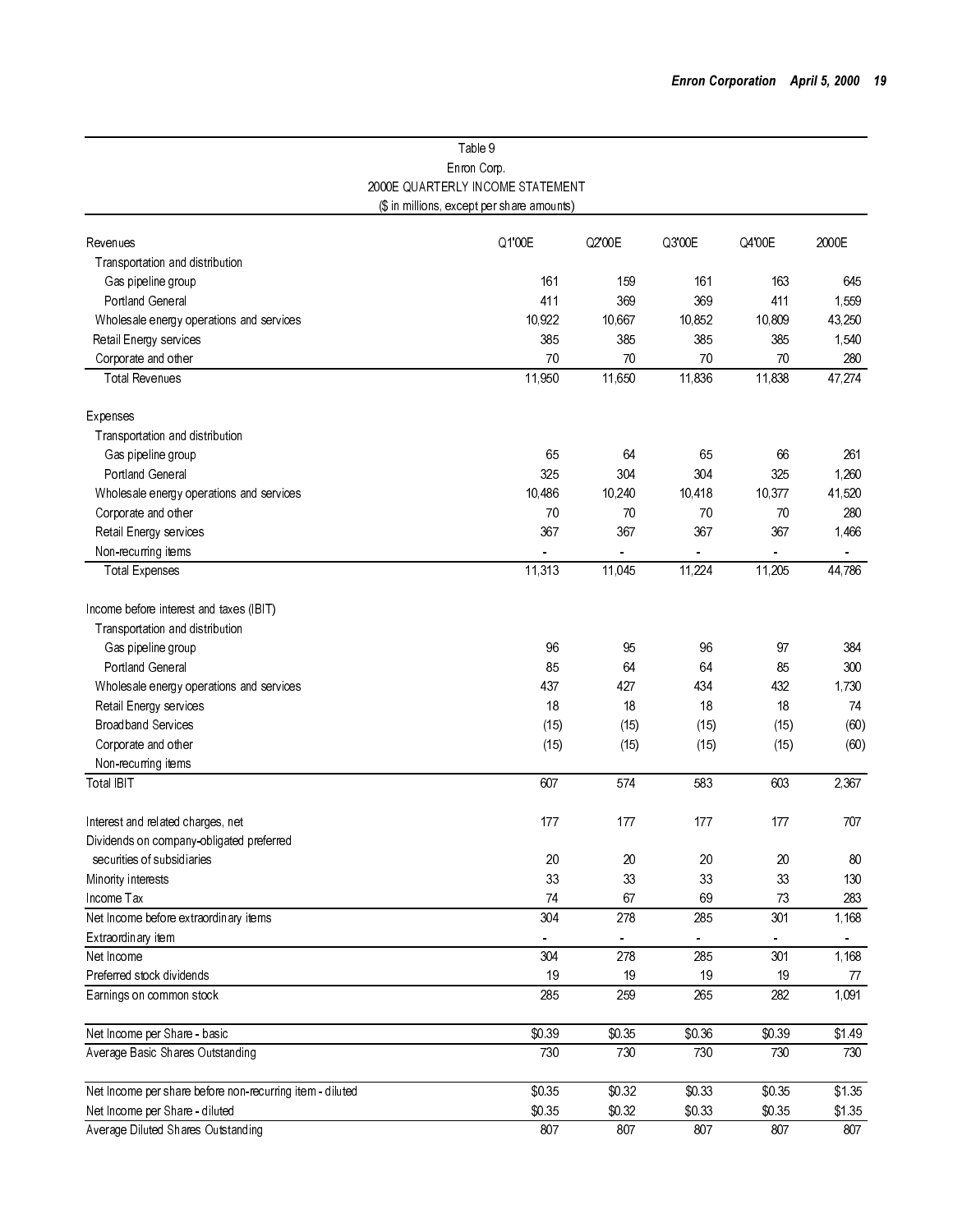|                                                          | Table 10                                   |                      |          |          |                  |
|----------------------------------------------------------|--------------------------------------------|----------------------|----------|----------|------------------|
|                                                          | Enron Corp.                                |                      |          |          |                  |
|                                                          | 2001 E QUARTERLY INCOME STATEMENT          |                      |          |          |                  |
|                                                          | (\$ in millions, except per share amounts) |                      |          |          |                  |
| Revenues                                                 | Q1'01E                                     | Q2'01E               | Q3'01E   | Q4'01E   | 2001E            |
| Transportation and distribution                          |                                            |                      |          |          |                  |
| Gas pipeline group                                       | 171                                        | 171                  | 173      | 175      | 689              |
| Portland General                                         | ä,                                         | $\omega$             | $\equiv$ |          |                  |
| Wholesale energy operations and services                 | 13,227                                     | 13,337               | 14,293   | 14,478   | 55,336           |
| Retail Energy services                                   | 770                                        | 770                  | 770      | 770      | 3,080            |
| Corporate and other                                      | 70                                         | 70                   | 70       | 70       | 280              |
| <b>Total Revenues</b>                                    | 14,238                                     | 14,348               | 15,306   | 15,492   | 59,385           |
| Expenses                                                 |                                            |                      |          |          |                  |
| Transportation and distribution                          |                                            |                      |          |          |                  |
| Gas pipeline group                                       | 70                                         | 71                   | 71       | 72       | 284              |
| Portland General                                         |                                            |                      |          |          |                  |
| Wholesale energy operations and services                 | 12,698                                     | 12,804               | 13,722   | 13,899   | 53,122           |
| Corporate and other                                      | 70                                         | 70                   | 70       | 70       | 280              |
| Retail Energy services                                   | 733                                        | 733                  | 733      | 733      | 2,933            |
| Non-recurring items                                      |                                            | $\frac{1}{\sqrt{2}}$ | ÷,       | $\omega$ | $\omega_{\rm c}$ |
| <b>Total Expenses</b>                                    | 13,572                                     | 13,678               | 14,596   | 14,774   | 56,619           |
| Income before interest and taxes (IBIT)                  |                                            |                      |          |          |                  |
| Transportation and distribution                          |                                            |                      |          |          |                  |
| Gas pipeline group                                       | 100                                        | 100                  | 102      | 103      | 405              |
| Portland General                                         |                                            |                      |          |          |                  |
| Wholesale energy operations and services                 | 529                                        | 533                  | 572      | 579      | 2,213            |
| Retail Energy services                                   | 37                                         | 37                   | 37       | 37       | 147              |
| <b>Broadband Services</b>                                | (15)                                       | (15)                 | (15)     | (15)     | (60)             |
| Corporate and other                                      | (15)                                       | (15)                 | (15)     | (15)     | (60)             |
| Non-recurring items                                      |                                            | $\equiv$             |          |          |                  |
| Total IBIT                                               | 636                                        | 641                  | 680      | 688      | 2,646            |
| Interest and related charges, net                        | 167                                        | 167                  | 167      | 167      | 669              |
| Dividends on company-obligated preferred                 |                                            |                      |          |          |                  |
| securities of subsidiaries                               | 20                                         | 20                   | 20       | 20       | 80               |
| Minority interests                                       | 33                                         | 33                   | 33       | 33       | 130              |
| Income Tax                                               | 90                                         | 91                   | 99       | 101      | 380              |
| Net Income before extraordinary items                    | 327                                        | 331                  | 361      | 368      | 1,387            |
| Extraordinary item                                       |                                            |                      |          |          |                  |
| Net Income                                               | 327                                        | 331                  | 361      | 368      | 1,387            |
| Preferred stock dividends                                | 19                                         | 19                   | 19       | 19       | 77               |
| Earnings on common stock                                 | 308                                        | 311                  | 342      | 349      | 1,310            |
| Net Income per Share - basic                             | \$0.40                                     | \$0.41               | \$0.45   | \$0.46   | $\sqrt{$1.72}$   |
| Average Basic Shares Outstanding                         | 760                                        | 760                  | 760      | 760      | 760              |
| Net Income per share before non-recurring item - diluted | \$0,36                                     | \$0.37               | \$0.41   | \$0.41   | \$1.55           |
| Net Income per Share - diluted                           | \$0.36                                     | \$0.37               | \$0.41   | \$0.41   | \$1.55           |
| Average Diluted Shares Outstanding                       | 844                                        | 844                  | 844      | 844      | 844              |